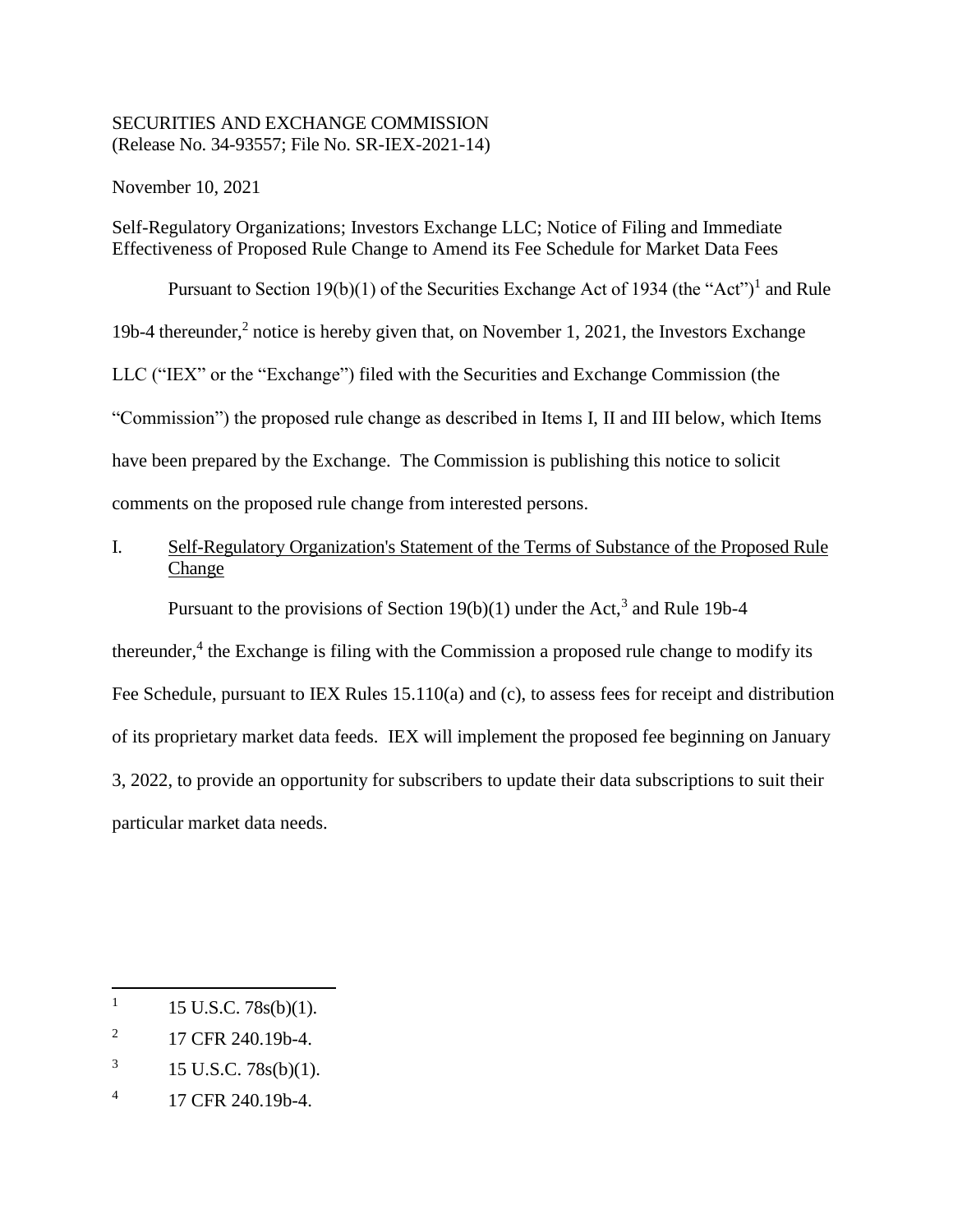The text of the proposed rule change is available at the Exchange's website at www.iextrading.com, at the principal office of the Exchange, and at the Commission's Public Reference Room.

### II. Self-Regulatory Organization's Statement of the Purpose of, and Statutory Basis for, the Proposed Rule Change

In its filing with the Commission, the self-regulatory organization included statements concerning the purpose of and basis for the proposed rule change and discussed any comments it received on the proposed rule change. The text of these statements may be examined at the places specified in Item IV below. The self-regulatory organization has prepared summaries, set forth in Sections A, B, and C below, of the most significant aspects of such statements.

# A. Self-Regulatory Organization's Statement of the Purpose of, and Statutory Basis for, the Proposed Rule Change

1. Purpose

IEX is proposing to modify its Fee Schedule, pursuant to IEX Rules 15.110(a) and (c), to assess fees for receipt and distribution of its proprietary market data feeds.

IEX has not previously imposed any fees to access its real-time top of book ("TOPS"<sup>5</sup> ) and depth of book ("DEEP"<sup>6</sup>) proprietary market data feeds ("IEX Data"),<sup>7</sup> either by direct recipients or through redistribution. In general, IEX believes that exchanges, in setting fees of all types, should meet very high standards of transparency to demonstrate why each new fee or fee increase meets the Exchange Act requirements that fees be reasonable, equitably allocated, not unfairly discriminatory, and not create an undue burden on competition among members and markets. IEX believes this high standard is especially important when an exchange imposes fees

 $\overline{5}$ See IEX Rule 11.330(a)(1).

 $^6$  See IEX Rule 11.330(a)(3).

 $7 \text{ A}s$  discussed below, both TOPS and DEEP also include last sale information.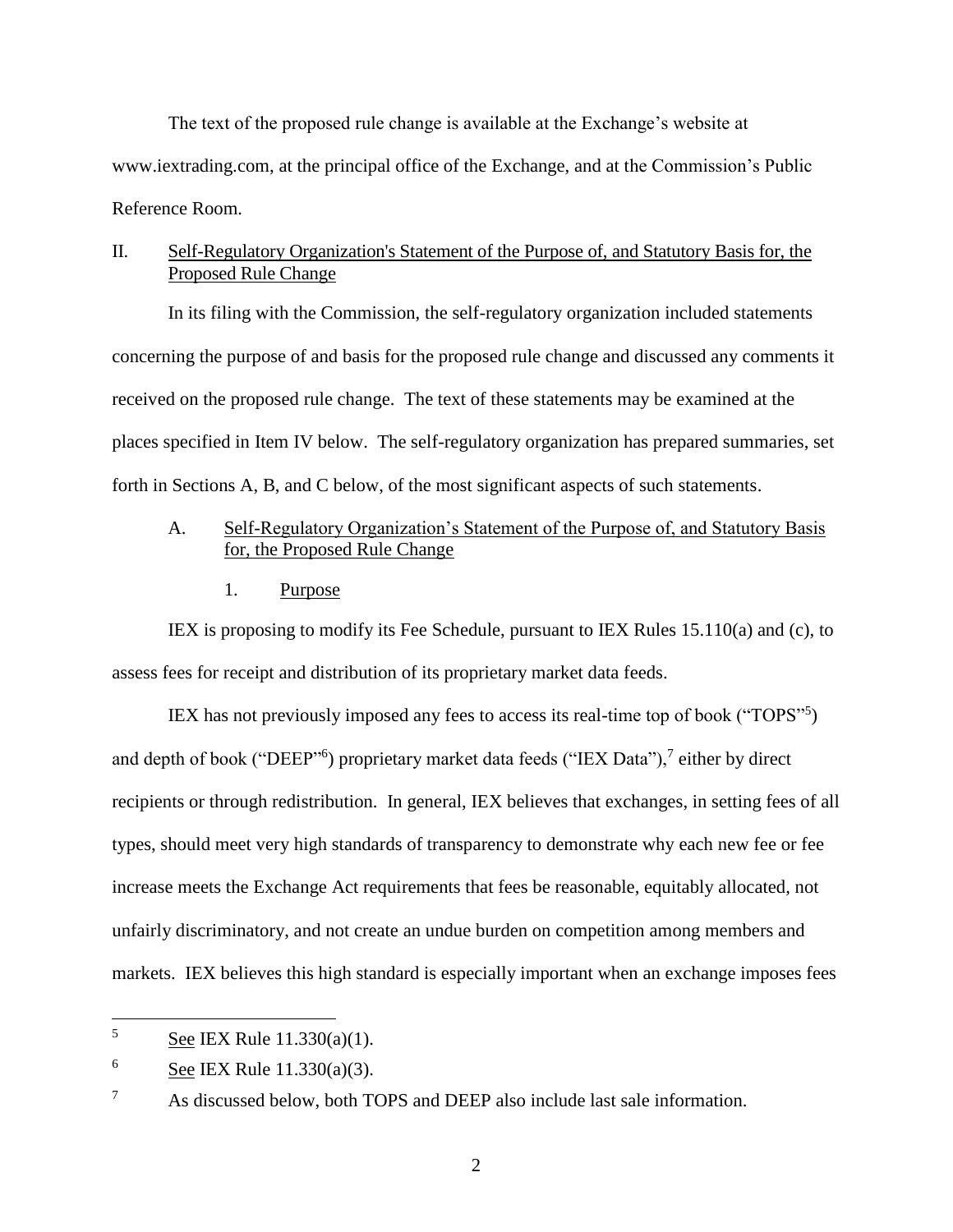for its own market data, because it believes each exchange has a natural monopoly over its own market data (specifically depth of book and direct access to top of book). Therefore, IEX believes that each exchange should demonstrate that these fees bear a reasonable relationship to its costs and reasonable business needs and that it is not taking unfair advantage of its unique position as the sole provider of its own proprietary market data.

In proposing to charge fees for access to IEX Data, IEX has sought to determine such fees in a transparent way in relation to its own aggregate costs of providing the related service, and also carefully and transparently assess the impact on Data Subscribers $8-$  both generally and in relation to other Data Subscribers, *i.e.*, to assure the fee will not create an undue financial burden on any participant and will not have an undue impact in particular on smaller Data Subscribers and competition among Data Subscribers in general.

IEX believes that this level of diligence and transparency is called for by the requirements of Section 19(b)(1) under the Act,<sup>9</sup> and Rule 19b-4 thereunder, <sup>10</sup> with respect to the types of information self-regulatory organizations ("SROs") should provide in seeking approval of any fee changes, and Section  $6(b)$  of the Act,<sup>11</sup> which requires, among other things, that exchange fees be reasonable and equitably allocated, $12$  not designed to permit unfair

<sup>8</sup> "Data Subscriber" refers to any natural person or entity, that receives real-time market data either directly from IEX or from another Data Subscriber. IEX notes that the current recipients of IEX Data include many Members of the Exchange, see IEX Rule 1.160(s), but also include several non-Members, including vendors who redistribute IEX Data to third-party recipients.

<sup>9</sup> 15 U.S.C. 78s(b)(1).

<sup>&</sup>lt;sup>10</sup> 17 CFR 240.19b-4.

 $11 \qquad 15 \text{ U.S.C. } 78f(b).$ 

 $12 \qquad 15 \text{ U.S.C. } 78f(b)(4).$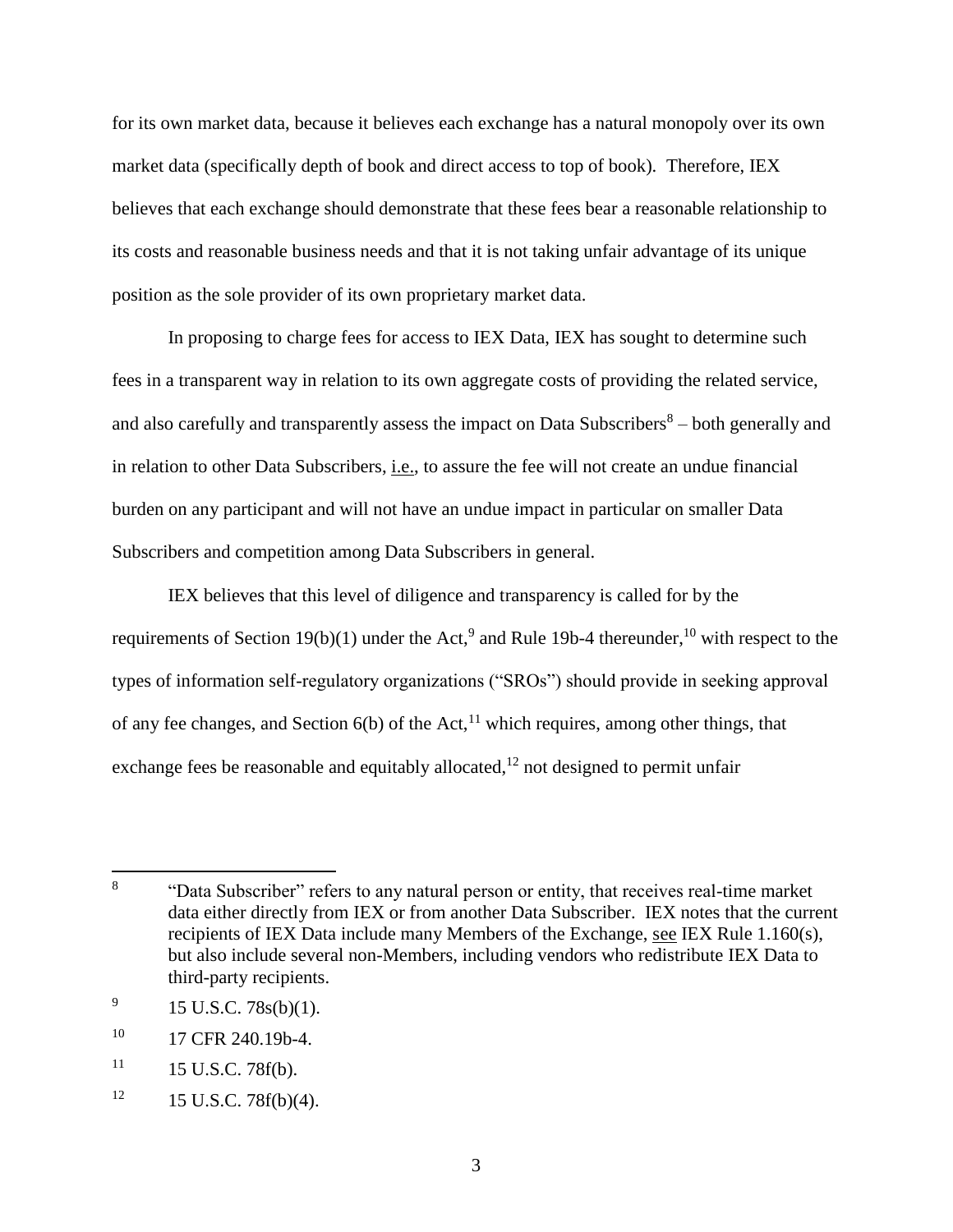discrimination,<sup>13</sup> and that they not impose a burden on competition not necessary or appropriate in furtherance of the purposes of the Act.<sup>14</sup> This rule change proposal addresses those requirements, and the analysis and data in each of the sections that follow are designed to clearly and comprehensively show how they are met.<sup>15</sup>

As noted above, IEX offers two real-time proprietary market data feeds: TOPS and DEEP. TOPS is an uncompressed data feed that offers aggregated top of book quotations for all displayed orders resting on the Order Book<sup>16</sup> and last sale information for executions on the Exchange.<sup>17</sup> The data available in TOPS is also available through the securities information processor ("SIP") feeds. DEEP is an uncompressed data feed that provides aggregated depth of book quotations for all displayed orders resting on the Order Book at each price level and last sale information for executions on the Exchange.<sup>18</sup> DEEP includes all resting displayed liquidity on the Exchange, aggregated by price level, meaning it includes the top of book quotes contained in TOPS, and also contains any less aggressively priced displayed quotes. The content of both TOPS and DEEP is derived exclusively from orders that are sent by the Exchange's Members<sup>19</sup>,

13 <sup>13</sup> 15 U.S.C. 78f(b)(5).

- <sup>16</sup> See IEX Rule 1.160(p).
- <sup>17</sup> See IEX Rule 11.330(a)(1).
- $18$  See IEX Rule 11.330(a)(3).
- <sup>19</sup> See IEX Rule  $1.160(s)$ .

 $14 \qquad 15 \text{ U.S.C. } 78f(b)(8).$ 

 $15$  In May 2019, the Commission staff published guidance suggesting the types of information that SROs may use to demonstrate that their fee filings comply with the standards of the Exchange Act ("Guidance"). While IEX understands that the Guidance does not create new legal obligations on SROs, the Guidance is consistent with IEX's view about the type and level of transparency that exchanges should meet to demonstrate compliance with their existing obligations when they seek to charge new fees. See Staff Guidance on SRO Rule Filings Relating to Fees (May 21, 2019) available at [https://www.sec.gov/tm/staff-guidance-sro-rule-filings-fees.](https://www.sec.gov/tm/staff-guidance-sro-rule-filings-fees)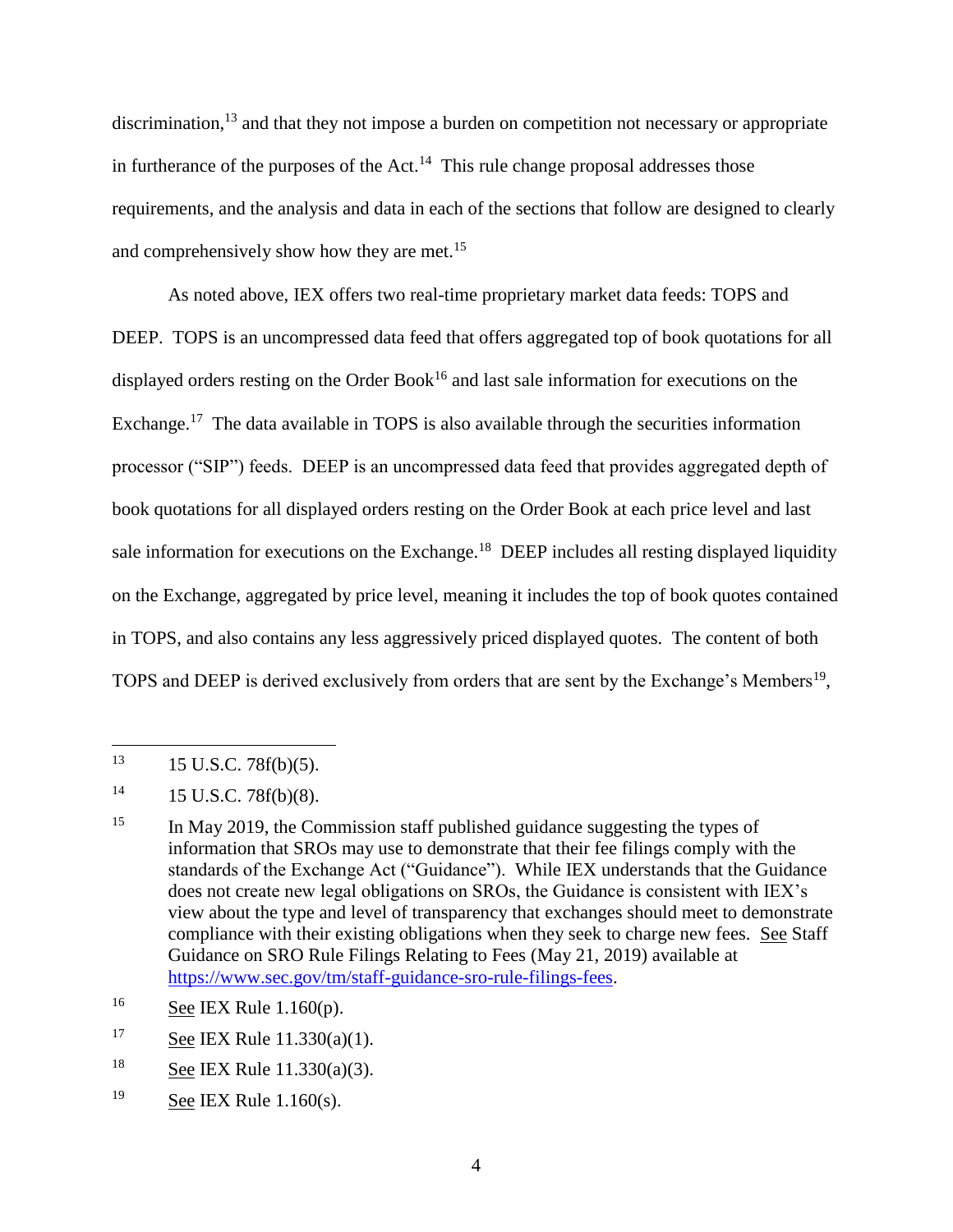which the Exchange formats and rebroadcasts to market participants and to data vendors.

IEX currently does not charge fees for access to IEX Data, irrespective of whether the Data Subscriber is a Member or not, the manner in which the data is received or used, the number of users, how quickly the recipient is able to receive the data after it is made available by the System<sup>20</sup>, or whether the data is subject to any delay through the redistribution process. The objective of this approach was to eliminate any fee-based barriers to access IEX Data when IEX launched as a national securities exchange in 2016, and it was successful in achieving this objective in that a large number of both Members and non-Members currently receive either TOPS, DEEP, or both. As discussed more fully below, IEX recently calculated its annual aggregate costs for providing IEX Data to its Data Subscribers at approximately \$2.5 million. Because IEX has to date offered IEX Data free of charge, IEX has borne 100% of all costs for the compilation and dissemination of IEX Data to IEX's Data Subscribers.

In order to establish fees that are intended to recover the aggregate costs of providing IEX Data to its Data Subscribers and limit the amount of potential return in excess of those costs to a reasonable markup, the Exchange is proposing to modify its Fee Schedule, pursuant to IEX Rules 15.110(a) and (c), to charge all Data Subscribers fees to access IEX Data in real time. In addition, Data Subscribers that redistribute IEX Data in real time to an external, non-affiliated $^{21}$ third party would be subject to redistribution fees. However, Data Subscribers that redistribute

<sup>20</sup> See IEX Rule  $1.160$ (nn).

<sup>21</sup> The Data Subscriber Agreement defines affiliate as "any individual, corporation, company, partnership, limited partnership, limited liability company, trust, association or other entity that, directly or indirectly through one or more intermediaries, controls, is controlled by or is under common control with such party." A non-affiliated third-party is any individual, corporation, company, partnership, limited partnership, limited liability company, trust, association or other entity that is not an affiliate of the Data Subscriber pursuant to such definition.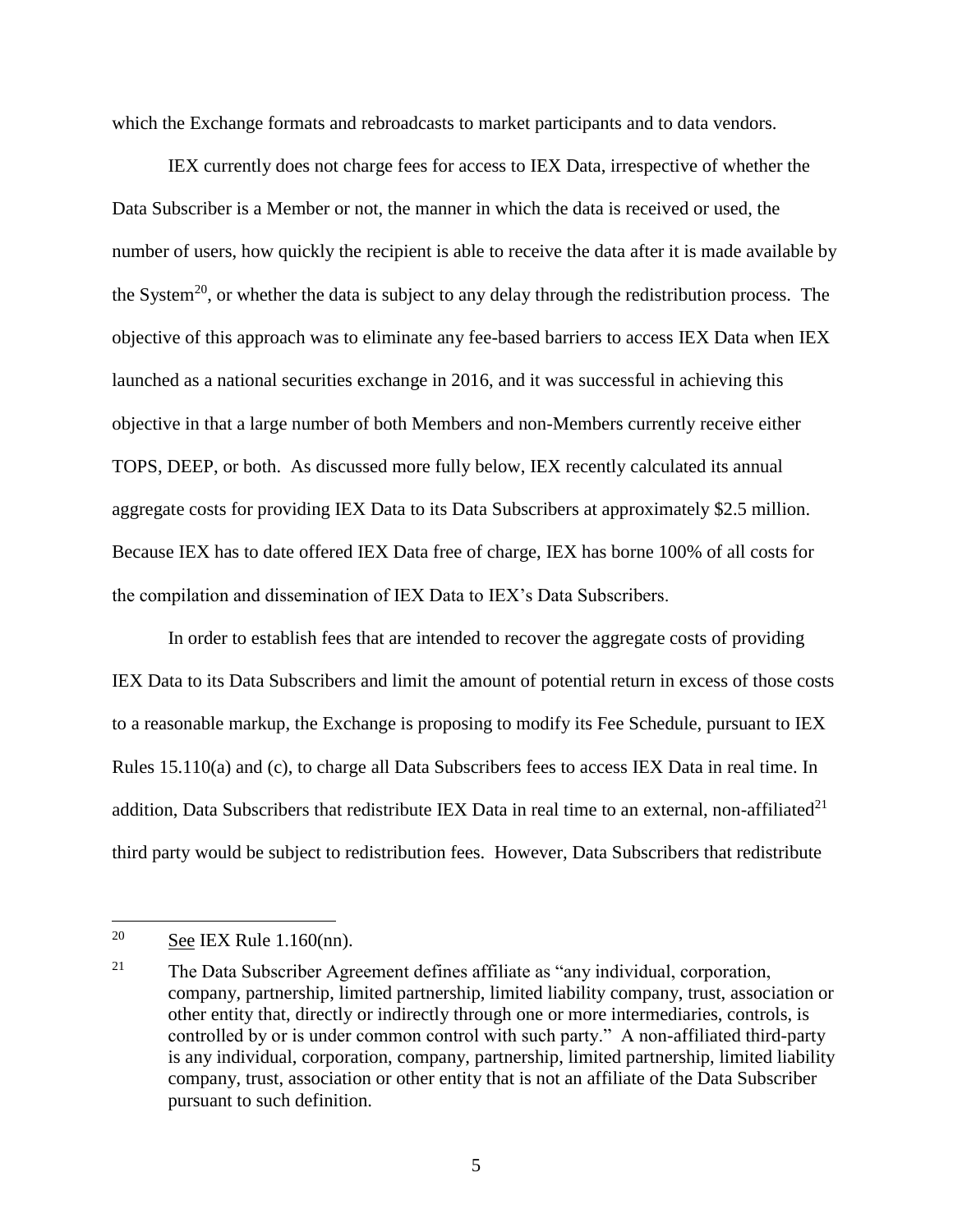IEX Data subject to a delay of at least fifteen milliseconds ("Delayed IEX Data")<sup>22</sup> will not be subject to a fee for such redistribution, and the recipients of Delayed IEX Data ("Delayed IEX Data Recipient") will not be considered to be Data Subscribers.<sup>23</sup> Neither approach will differentiate between redistribution to Data Subscribers that receive IEX Data in displayed versus non-displayed format, whether in real time or delayed.

Specifically, IEX proposes to charge the following flat fees to any Data Subscriber: \$500 per month for real-time access to the TOPS feed; \$2,500 per month for real-time access to the DEEP feed; and \$500 per month to redistribute either the TOPS or DEEP feed (or both TOPS and DEEP) in real time. As noted above, IEX is proposing that redistribution of TOPS or DEEP after [sic] at least a fifteen-millisecond delay will be free. Data Subscribers may therefore redistribute IEX Data to any Delayed IEX Data Recipient without paying any distribution fees to IEX, and without requiring the Delayed IEX Data Recipient to become a Data Subscriber.<sup>24</sup> And IEX is also not proposing to charge a distribution fee to a Delayed IEX Data Recipient that further redistributes Delayed IEX Data.

IEX's proposed market data fees are based on a cost-plus model. In determining the appropriate fees to charge, IEX considered its costs of providing market data, using what it believes to be a conservative methodology (i.e., that strictly considers only those costs that are

<sup>&</sup>lt;sup>22</sup> IEX only provides real-time IEX Data and will not itself delay the dissemination of IEX Data to Data Subscribers.

<sup>&</sup>lt;sup>23</sup> Data Subscribers, whether they receive IEX Data directly from the Exchange or from another Data Subscriber, will be required to enter into a Data Subscriber Agreement with IEX, which will be made available on IEX's website. Delayed IEX Data Recipients will not be required to enter into a Data Subscriber Agreement with IEX.

<sup>&</sup>lt;sup>24</sup> The Delayed IEX Data Recipient may be subject to any fees charged by the redistributor of the Delayed IEX Data, based upon the contractual arrangement between the Delayed IEX Data Recipient and the provider of Delayed IEX Data. Such fees would not be paid to the Exchange.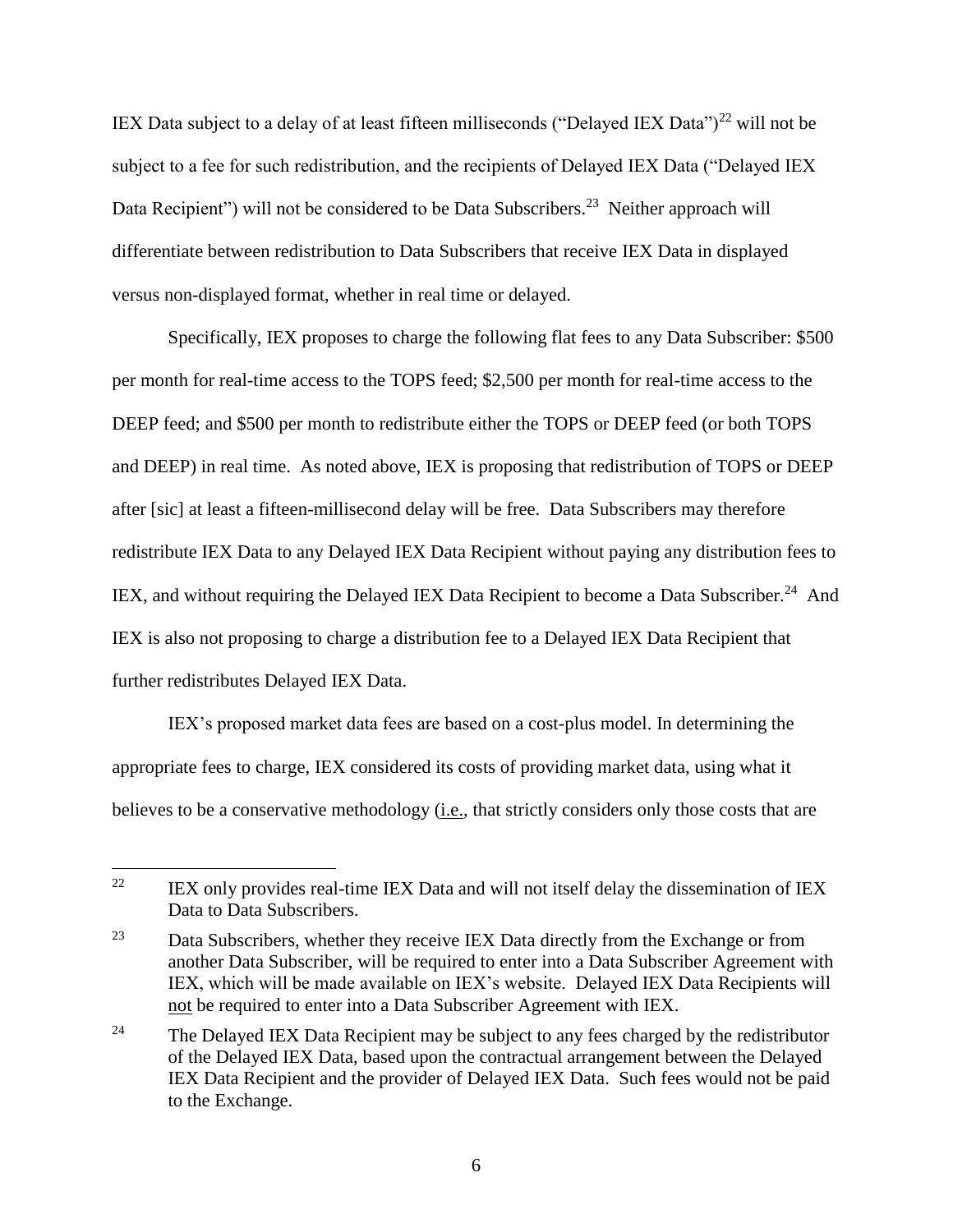<span id="page-6-1"></span><span id="page-6-0"></span>most clearly directly related to the production and distribution of IEX Data) to estimate such  $\text{costs}^{25}$ , as well as the relative costs of compiling the TOPS and DEEP feeds<sup>26</sup>, and set fees that are designed to cover its costs with a limited return in excess of such costs. However, as discussed more fully below, such fees may also result in IEX recouping less than all of its costs of providing market data because of the uncertainty of forecasting Data Subscriber decisionmaking with respect to their IEX market data subscriptions.

Applying this pricing model, IEX is proposing to charge \$500 per month for real-time receipt of TOPS and \$2,500 per month for real-time receipt of DEEP. IEX believes that it is reasonable and appropriate to charge a higher fee for DEEP because it contains significantly more market data than TOPS and costs more for IEX to compile.<sup>27</sup> Additionally, IEX's proposed fee structure for TOPS and DEEP is designed to make real time access to IEX's top of book widely available to a broad base of market participants. In order to accomplish this goal, IEX proposes to allocate its cost plus structure so that TOPS is materially more affordable than DEEP. IEX also notes, as described in footnote [26](#page-6-0) [sic], supra, that because it contains multiple price levels, DEEP requires more processing (and related costs) for IEX to generate than TOPS.

IEX is also proposing to charge a \$500 per month redistribution fee to Data Subscribers that choose to redistribute IEX market data in real time to an external, non-affiliate third party.

 $25$  For example, IEX only included the costs associated with physical assets that are directly responsible for producing and transmitting IEX Data, and excluded from its market data cost calculations any physical connectivity assets that are used to provide both order entry and market data. See Cost Study at 16. Thus, IEX notes that this methodology underestimates the total costs of providing market data.

<sup>&</sup>lt;sup>26</sup> DEEP is an aggregated feed that must perform additional logic on each order-related message received from the System to calculate the total number of displayed shares available at each price level. TOPS requires less processing than DEEP because it only aggregates displayed liquidity at a single price level, the top of book.

<sup>27</sup> See supra note 26.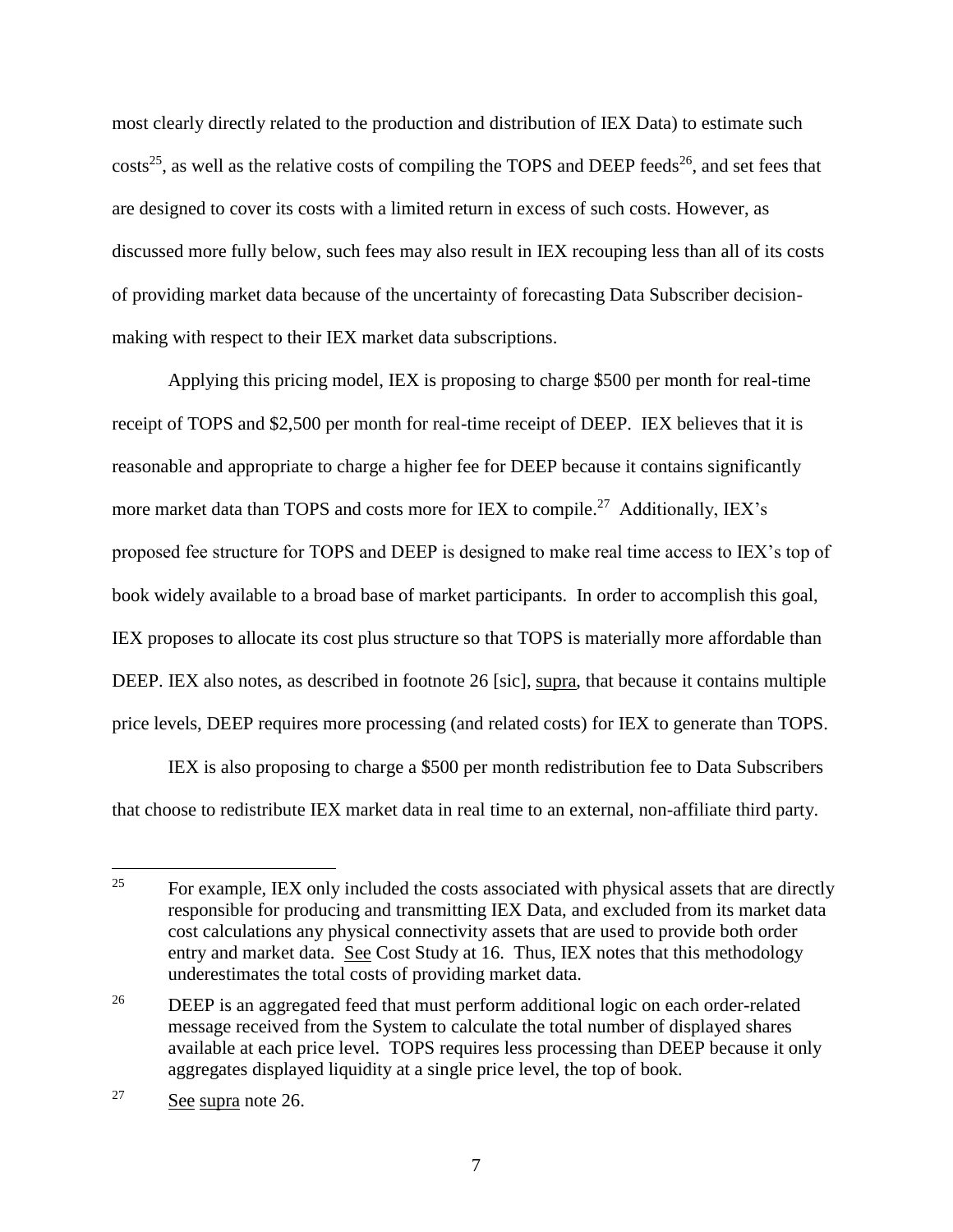Enabling redistribution in real time adds to IEX's administrative expenses related to the need to identify and track the recipients of IEX Data. In addition, IEX notes that if it allowed Data Subscribers to redistribute IEX Data in real time without any additional fees, it could enable Data Subscribers to circumvent IEX's fees for providing IEX Data, which would conflict with IEX's objective to recover its costs of producing IEX Data.

Finally, IEX is charging only for data that is made available in real time, because it is the very demand for real-time, low latency data that drives much of the costs associated with creating and distributing IEX Data. For example, IEX must invest more in the resiliency, capacity, and redundancy of its proprietary market data feeds to provide real-time, low latency access to IEX Data. Moreover, not charging IEX fees for Delayed IEX Data is also consistent with IEX's desire to make its data broadly available to a range of market participants including long-term investors.

As discussed below, this total maximum cost of \$3,500 per month for a Data Subscriber to receive all IEX Data and be permitted to redistribute it in real time, reflects an amount that at most would lead to a reasonable markup over IEX's costs of providing IEX Data, and may even result in only a partial recoupment of IEX's costs.

In January 2019, IEX conducted a study of its aggregate costs to produce market data and connectivity (the "Cost Study").<sup>28</sup> The Cost Study includes a detailed analysis of IEX's aggregate baseline costs, including the methodology it used for determining such costs for three separate segments – market data, physical connectivity (the physical connections required to access IEX in its data center), and logical connectivity, which concerns the cost to offer and

<sup>28</sup> See "The Cost of Exchange Services – Disclosing the Cost of Offering Market Data and Connectivity as a National Securities Exchange" (January 2019) available at [https://iextrading.com/docs/The%20Cost%20of%20Exchange%20Services.pdf.](https://iextrading.com/docs/The%20Cost%20of%20Exchange%20Services.pdf)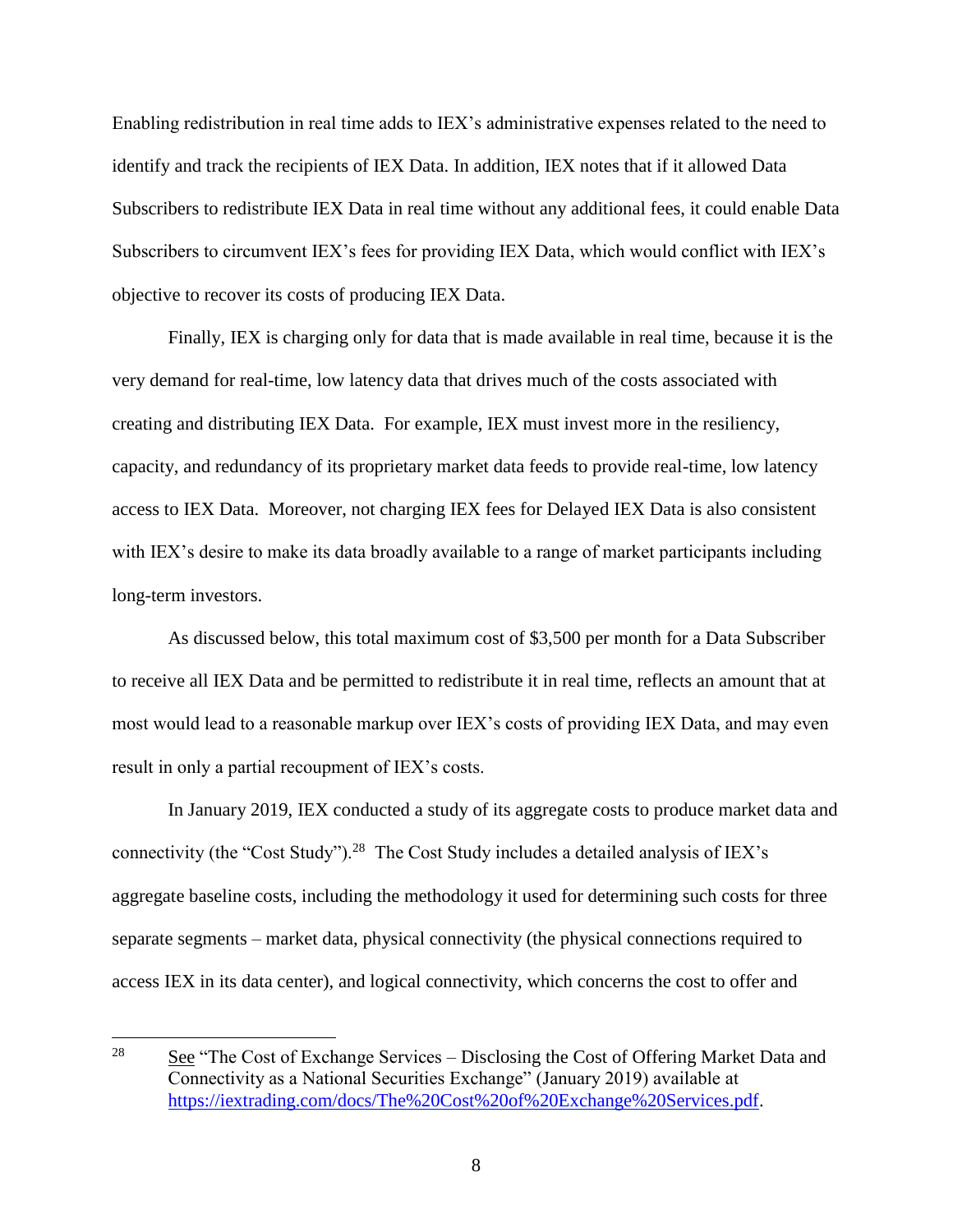maintain Order Entry Ports. The Cost Study estimated IEX's aggregate annual cost to offer IEX Data to its Data Subscribers to be approximately \$1.8 million per year, as reflected in Table  $1.^{29}$ Table 1.

| <b>Annual IEX Market Data Infrastructure (2019)</b> | ( \$1,791,403) |
|-----------------------------------------------------|----------------|
| Top of Book Servers (TOPS) (5)                      | (\$12,833)     |
| Depth of Book Servers (DEEP) (5)                    | (\$12,833)     |
| Market Data Feeds Switches (2 x 24 port)            | (\$13,333)     |
|                                                     |                |
| <b>ITF Market Data</b>                              | $(*7,333)$     |
| Data Center Space, Power, Security                  | (\$10,605)     |
| Administrative Access                               | (\$33,333)     |
| Monitoring                                          | (\$596,135)    |
| Personnel                                           | ( \$1,104,998) |
|                                                     |                |
| <b>Total Annual Costs</b>                           | (S1,791,403)   |

IEX recently updated and refreshed the cost estimates contained in the Cost Study. As further detailed below, this update reflects somewhat lower annual hardware costs related to market data than contained in the 2019 Study, and somewhat higher personnel costs. Considering all factors together, the updated estimates reflect an increase in total annual costs to produce market data from \$1,791,403 to \$2,483,644.

Table 2, below, details the individual annual line-item costs considered by IEX to be directly related to offering IEX Data to Data Subscribers.<sup>30</sup> The chart shows three cost components: 1) direct costs, such as servers, infrastructure, and monitoring; 2) enhancement initiative costs (e.g., new functionality for IEX Data and increased capacity for the proprietary

<sup>29</sup> See Cost Study at 15-18 for details on how IEX estimated the costs of its market data infrastructure; see also supra note [25.](#page-6-1)

<sup>&</sup>lt;sup>30</sup> Table 2 also shows the breakdown of the 2019 estimated market data infrastructure costs.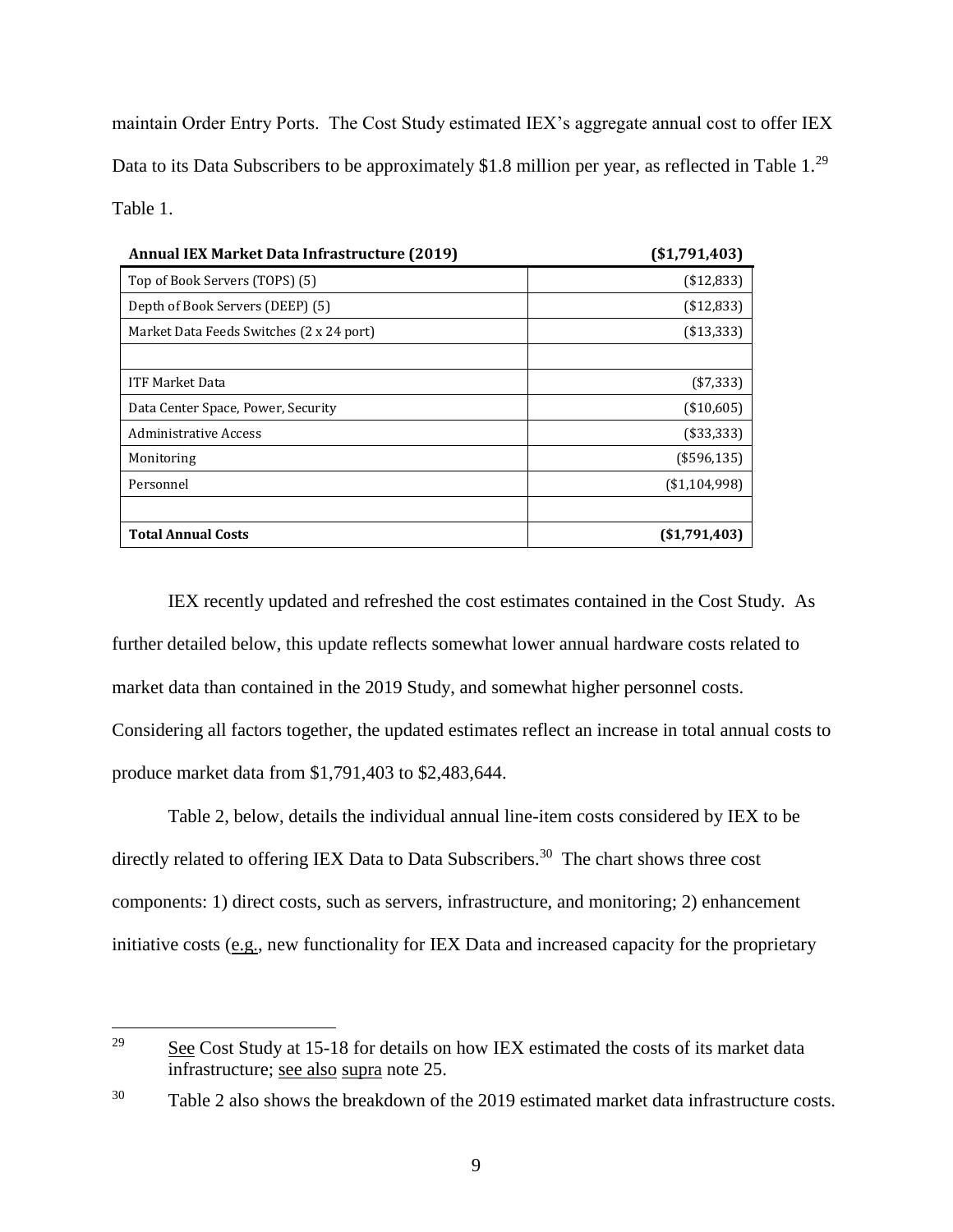market data feeds, as described below)<sup>31</sup>; and 3) personnel costs. The servers included were limited to those specifically dedicated to IEX Data. "Monitoring" includes hardware and software licenses used to monitor these servers and the health of the market data products provided by such assets. All physical assets and software, which also includes assets used for testing and monitoring of market data infrastructure, were valued at cost, and depreciated over three years. For personnel costs, IEX calculated an allocation of employee time for employees whose functions include providing and maintaining IEX Data and/or the proprietary market data feeds used to transmit IEX Data<sup>32</sup>, and used a blended rate of compensation reflecting salary, stock and bonus compensation, bonuses, benefits, payroll taxes, and 401(k) matching contributions. $33$ 

| Table 2.                                     | 2019           | 2021           |
|----------------------------------------------|----------------|----------------|
| <b>Annual IEX Market Data Infrastructure</b> | ( \$1,791,403) | ( \$2,483,644) |
| <b>Direct Costs</b>                          |                |                |
| Servers                                      | $(*32,999)$    | $(*26,696)$    |
| Network Infrastructure & Admin Access        | $(*46,666)$    | (\$152,783)    |
| Monitoring                                   | (\$596,135)    | (\$213,109)    |
| Data Center (Space, Power, Security)         | (\$10,605)     | $(*79,142)$    |

- $31$ These enhancement initiative costs are a routine part of offering proprietary market data. Some of the enhancement costs in Table 2, such as the introduction of the snapshot functionality for TOPS and DEEP, are one-time costs, but each year IEX expects to incur new enhancement costs such as the costs associated with increasing the capacity of its market data feeds and costs associated with upgrading its market data infrastructure, as well as any new functionality. Thus IEX believes that its annual enhancement costs on an ongoing basis will be similar and that the enhancement costs included in the 2021 update are not extraordinary.
- <sup>32</sup> Notably, IEX did not include any costs associated with operating the Exchange itself in calculating the costs of offering IEX Data.
- <sup>33</sup> Applying the methodology of the Cost Study, IEX determined cost allocation for employees who perform work in support of compiling and disseminating IEX Data to arrive at a full time equivalent ("FTE") of 6.15 FTEs across all the identified personnel (the FTE at the time of the Cost Study was 4.05). IEX then multiplied the FTE times a blended compensation rate for all relevant IEX personnel to determine the personnel costs associated with compiling and disseminating IEX Data.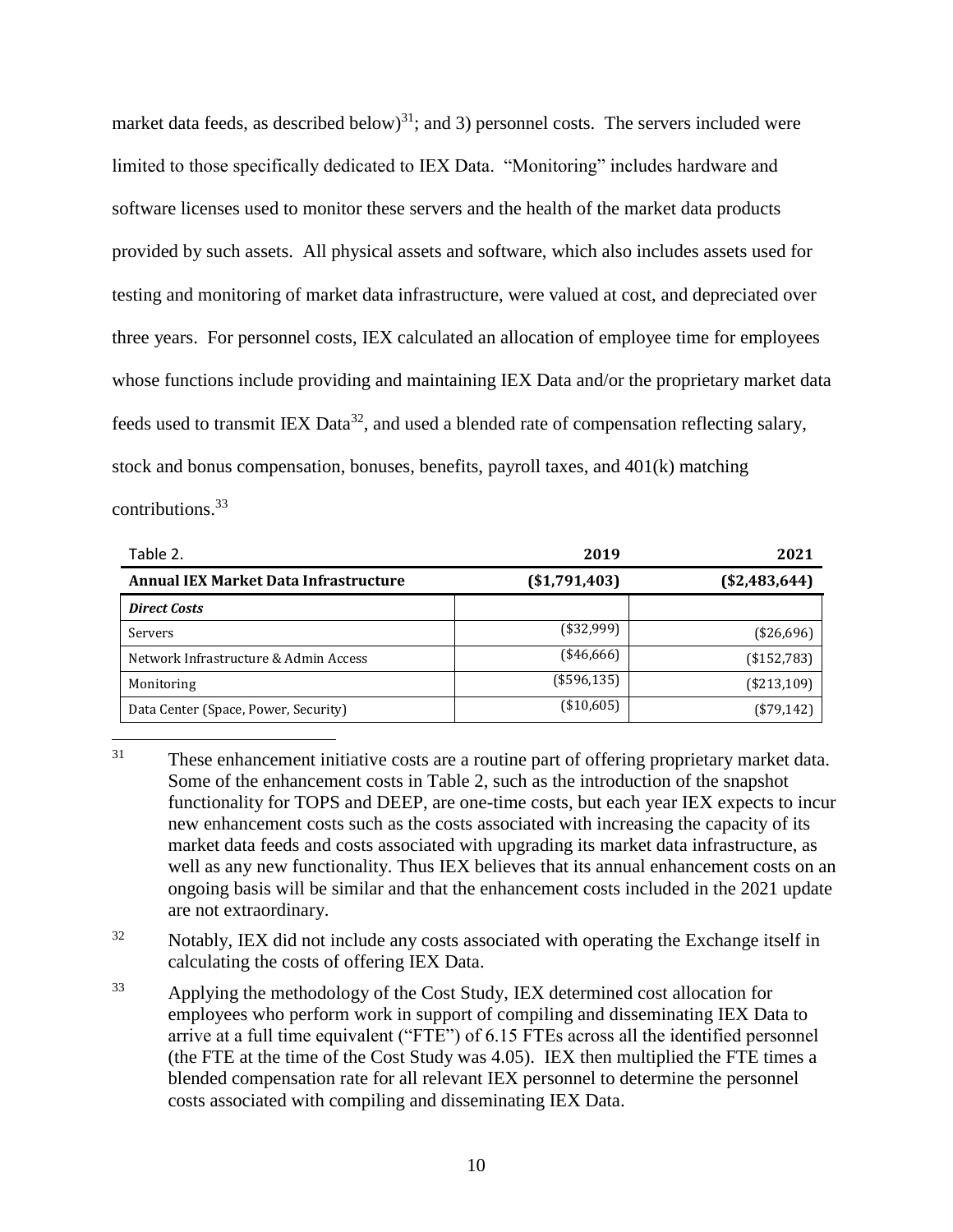| <b>Enhancement Initiatives Costs</b> |                |                |
|--------------------------------------|----------------|----------------|
| DEEP Snapshot                        | N/A            | $(*95,974)$    |
| TOPS Snapshot                        | N/A            | $(*95,974)$    |
| <b>Capacity Planning</b>             | N/A            | $(*232,856)$   |
| <b>Monitoring Tools</b>              | N/A            | $(*49,609)$    |
|                                      |                |                |
| <b>Ongoing Personnel Costs</b>       | (\$1,104,998)  | (\$1,537,500)  |
|                                      |                |                |
| <b>Total Annual Costs</b>            | ( \$1,791,403) | $(*2,483,644)$ |

As noted in Table 2, IEX continues to introduce enhancement initiatives to IEX Data. First, effective February 3, 2021, IEX launched "DEEP Snapshot", which allows Data Subscribers to download point-in-time snapshots of DEEP in order to enable Data Subscribers to accelerate late start recovery.<sup>34</sup> Second, effective September 27, 2021, IEX launched "TOPS Snapshot", which allows Data Subscribers to download point-in-time snapshots of TOPS in order to enable them to accelerate late-start recovery. Third, IEX is in the process of expanding the capacity and monitoring tools that support the efficient transmission of IEX Data to the IEX's proprietary market data feeds.

IEX also notes that it has made recent changes to its system functionality and architecture which improve the content and speed of IEX's proprietary market data feeds, but that have no impact on IEX's estimated costs of providing IEX Data. For example, effective February 16, 2021, IEX removed its outbound 350 microsecond latency "speedbump" while retaining its inbound 350 microsecond latency "speedbump."<sup>35</sup> Prior to that date, IEX disseminated its top of book data and last sale data to the SIPs free of any artificial delays, but all other outbound messages, including IEX Data transmitted through IEX's proprietary market data feeds, were

<sup>34</sup> See Trading Alert No. 2021-003, available at [https://iextrading.com/alerts/#/135.](https://iextrading.com/alerts/#/135)

<sup>35</sup> See Trading Alert 2021-006, available at [https://iextrading.com/alerts/#/138.](https://iextrading.com/alerts/#/138)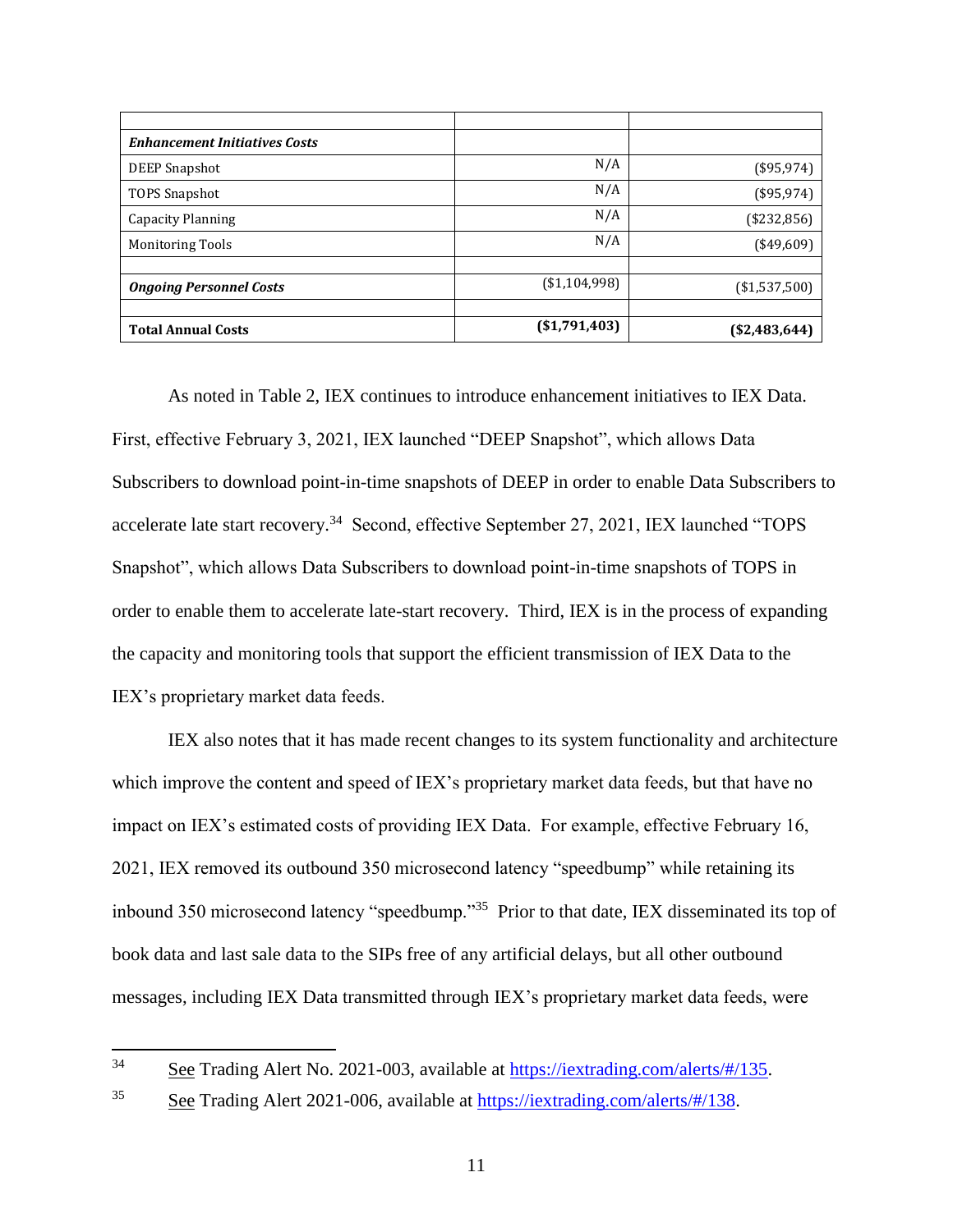subjected to a 350-microsecond latency.<sup>36</sup> Additionally, on April 1, 2021, IEX began to display odd lot sized orders, which are aggregated by price on DEEP, and can aggregate to form the top of book quote on TOPS.<sup>37</sup> And on October 13, 2021, IEX began disseminating a "Retail Liquidity Indicator" on both TOPS and DEEP, which tells market participants when IEX has at least one round of Retail Liquidity Provider order<sup>38</sup> interest available for a particular security, which is resting at the Midpoint Price<sup>39</sup> and priced at least \$0.001 better than the NBB<sup>40</sup> or NBO<sup>41</sup>. The Retail Liquidity Indicator reflects the symbol and side of the resting interest, but does not include the price or size.<sup>42</sup>

IEX now proposes a fee structure designed to recoup its costs and limit any revenue in excess of cost to an amount that represents no more than what IEX believes is a reasonable rate of return over such costs.<sup>43</sup> If all of IEX's current Data Subscribers continue to receive and, as applicable, redistribute, real-time IEX Data, IEX estimates it would earn at most an

<sup>36</sup> See Securities Exchange Act Release No. 91016, January 29, 2021, 86 FR 8238 (February 4, 2021) (SR-IEX-2020-18).

 $\frac{37}{20}$  See Trading Alert 2021-010, available at [https://iextrading.com/alerts/#/142;](https://iextrading.com/alerts/#/142) see also, See Securities Exchange Act Release No. 90933, January 15, 2021, 86 FR 6687 (January 22, 2021) (SR-IEX-2021-01).

<sup>38</sup> See IEX Rule 11.190(b)(14).

<sup>&</sup>lt;sup>39</sup> The term "Midpoint Price" means the midpoint of the NBBO. See IEX Rule 1.160(t). The term "NBBO" means the national best bid or offer, as set forth in Rule 600(b) of Regulation NMS under the Act, determined as set forth in IEX Rule 11.410(b).

 $^{40}$  See IEX Rule 1.160(u).

<sup>41</sup> Id.

<sup>&</sup>lt;sup>42</sup> See Trading Alert 2021-036, available at [https://iextrading.com/alerts/#/169;](https://iextrading.com/alerts/#/169) see also, Securities Exchange Act Release No. 92398 (July 13, 2021), 86 FR 38166 (July 19, 2021) (SR-IEX-2021-06).

<sup>&</sup>lt;sup>43</sup> IEX notes that it is not only being transparent about its costs associated with producing IEX Data, but is also being transparent about what it thinks the appropriate markup over costs should be.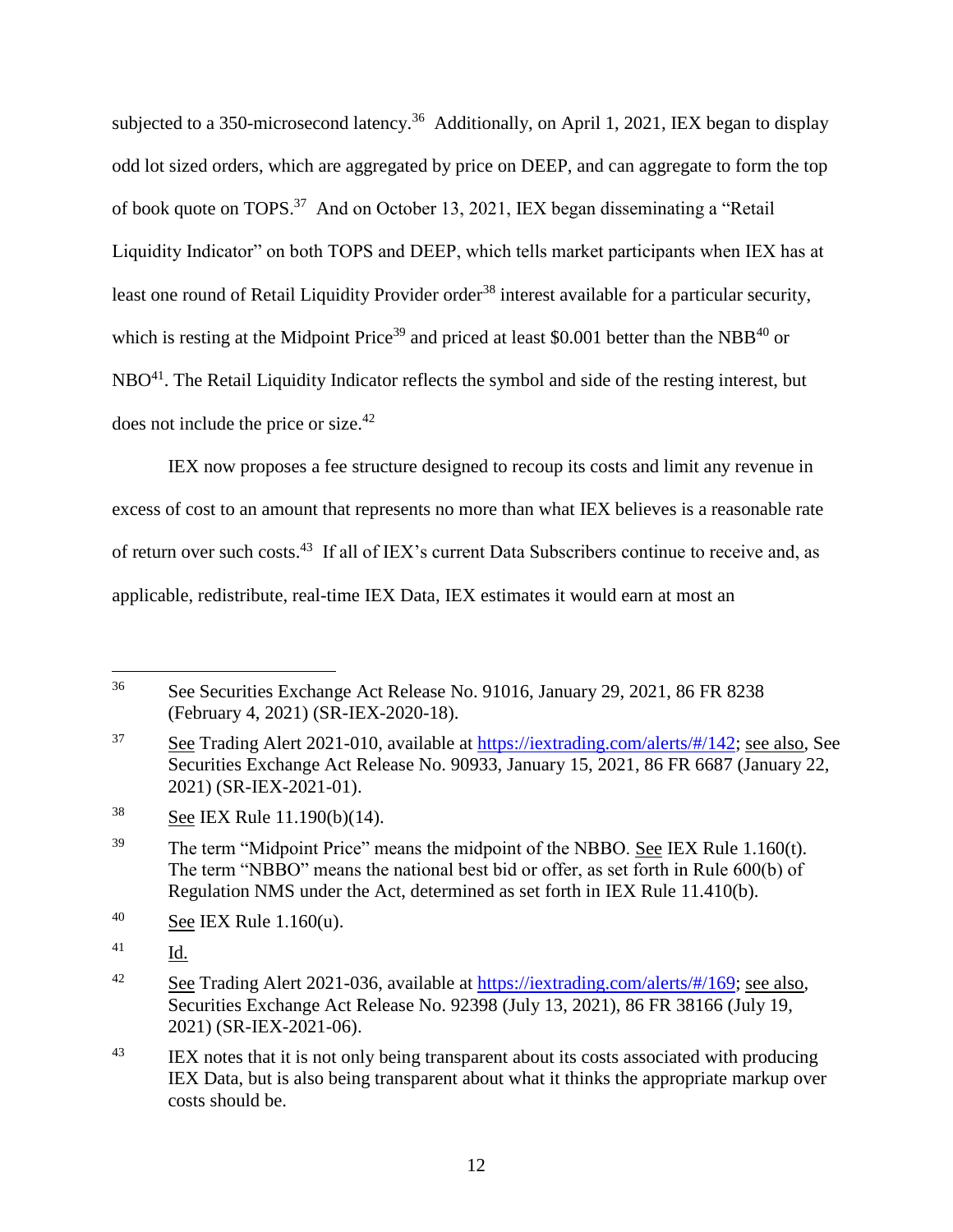approximately 95% markup over its costs (a total of \$4,878,000 annually). IEX believes that such a scenario is unlikely (as discussed more fully below), so that any return in excess of its costs is likely to be significantly lower (IEX is targeting a return of  $25\%$  over its costs).<sup>44</sup> IEX believes that this cost-plus pricing model would allow IEX to recoup its annualized costs and continuing investments in its market data infrastructure, while introducing a straightforward pricing framework that would not be unwieldy or onerous for even the heaviest users of IEX Data, which would pay at most \$3,500 per month for access to both TOPS and DEEP and the right to redistribute IEX Data in real time.

As described in the Statutory Basis section, IEX does not believe that exchange market data fees are constrained by competitive market forces, and therefore does not believe this fee proposal should be based on a comparative analysis of IEX's proposed fees for IEX Data and the fees charged by IEX's competitors for the equivalent data. Furthermore, IEX does not have visibility into other equities exchanges' costs to provide market data or their fee markup over those costs, and therefore cannot use other exchange's market data fees as a benchmark to determine a reasonable markup over the costs of providing market data. Nevertheless, IEX believes the other exchange's market data fees are a useful example of alternative approaches to providing and charging for market data. To that end, IEX notes that its proposed fees are materially lower than what competing equities exchanges charge IEX for similar market data products.<sup>45</sup> Specifically, during 2021 to date, IEX paid an aggregate of \$101,024 to the 11 other

<span id="page-12-0"></span> $44$ If the revenue IEX receives from the proposed fees materially deviates from IEX's projections described herein, IEX will assess whether it is appropriate to make a rule filing pursuant to Section 19(b) of the Act to increase or decrease the fees accordingly.

<sup>45</sup> For examples of other exchange's market data fees, see [https://www.nyse.com/publicdocs/nyse/data/NYSE\\_Market\\_Data\\_Fee\\_Schedule.pdf;](https://www.nyse.com/publicdocs/nyse/data/NYSE_Market_Data_Fee_Schedule.pdf) [https://nasdaqtrader.com/Trader.aspx?id=DPUSdata;](https://nasdaqtrader.com/Trader.aspx?id=DPUSdata) and [https://www.cboe.com/us/equities/membership/fee\\_schedule/bzx/.](https://www.cboe.com/us/equities/membership/fee_schedule/bzx/)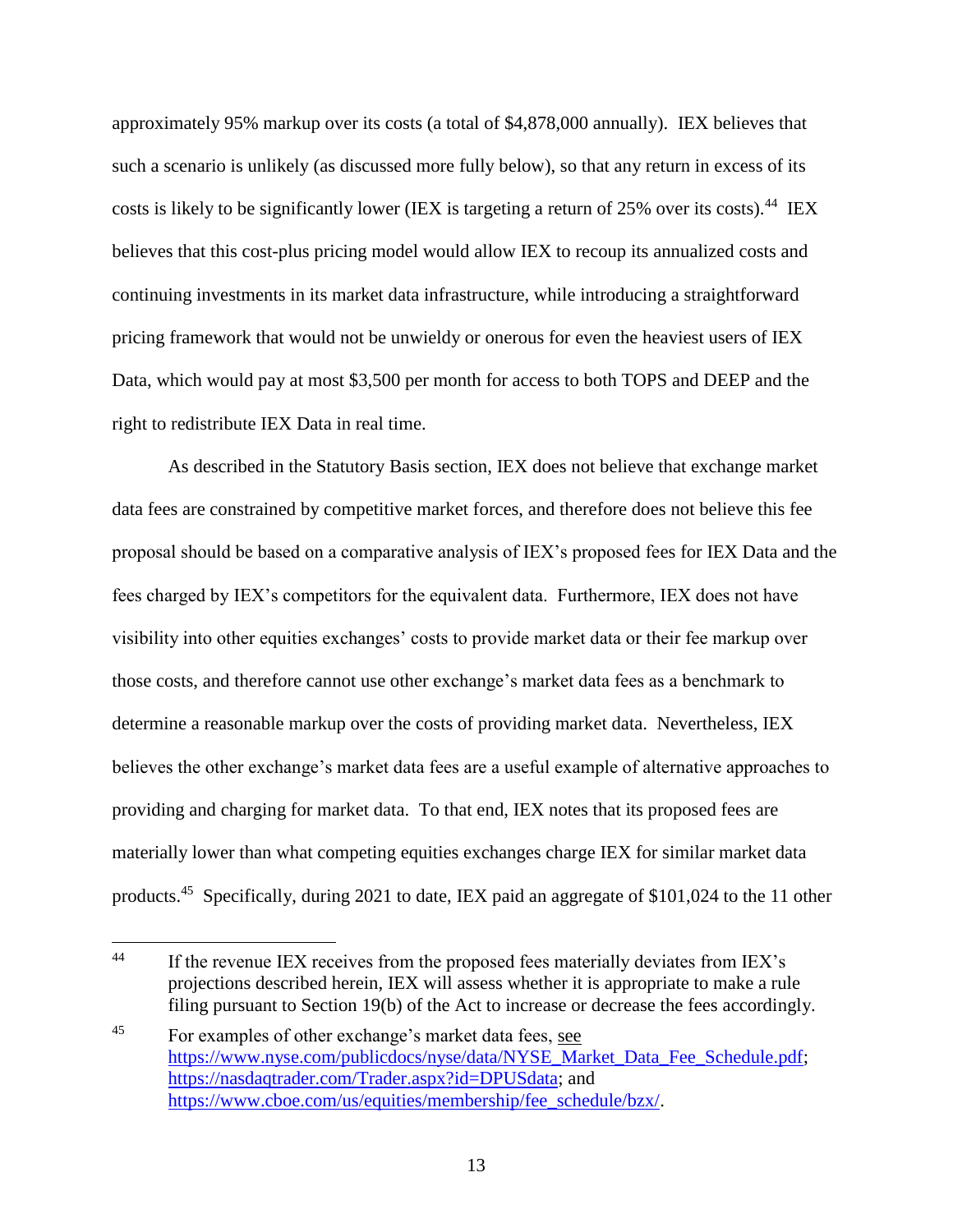equities exchanges<sup>46</sup> that charge for their market data<sup>47</sup> to obtain top of book, depth of book and last sale market data on a monthly basis. By comparison, to obtain the equivalent market data from IEX (as proposed) the aggregate monthly cost for those 11 equity exchanges would be \$3,000 per exchange family.<sup>48</sup> Thus the 11 competing exchanges would be subject to aggregate monthly fees of \$9,000 or approximately one-eleventh of the aggregate fees that IEX pays to those 11 exchanges. Additionally, as noted in the Cost Study, the actual costs IEX incurs to obtain market data from other exchanges often involve aggregating several different kinds of fees, making it difficult to ascertain the actual costs to a market participant of obtaining equivalent market data from other exchanges.<sup>49</sup> For example, several other exchanges charge separate fees depending on whether exchange data is redistributed internally<sup>50</sup> or externally<sup>51</sup>, is used for non-display or other forms of use<sup>52</sup>, or is calculated on a per user basis, with different

 $\overline{a}$ <sup>46</sup> Currently, IEX pays for market data from four NYSE exchanges (New York Stock Exchange LLC, NYSE American LLC, and NYSE Arca, Inc.), three Nasdaq exchanges (Nasdaq Stock Market LLC, Nasdaq BX, Inc., and Nasdaq PHLX LLC) and four Cboe exchanges (Cboe BYX Exchange, Inc., Cboe BZX Exchange, Inc., Cboe EDGA Exchange, Inc., and Cboe EDGX Exchange, Inc.).

<sup>47</sup> Long-Term Stock Exchange Inc.; MEMX LLC; MIAX PEARL, LLC; and NYSE Chicago, Inc. currently do not charge for their market data.

<sup>&</sup>lt;sup>48</sup> As described below, IEX is proposing to only charge the \$500 Distribution Fee to external, non-affiliate third parties of the Data Subscriber.

<sup>49</sup> See Cost Study at 18.

<sup>&</sup>lt;sup>50</sup> Internal distribution is receiving market data from an exchange and distributing it within the same entity that received the data.

<sup>&</sup>lt;sup>51</sup> External distribution is receiving market data from an exchange and distributing it to a third party outside of the entity that received the data.

<sup>&</sup>lt;sup>52</sup> Non-display usage means any method of accessing a market data product that involves access or use by a machine or automated device without access or use of a display by a natural person.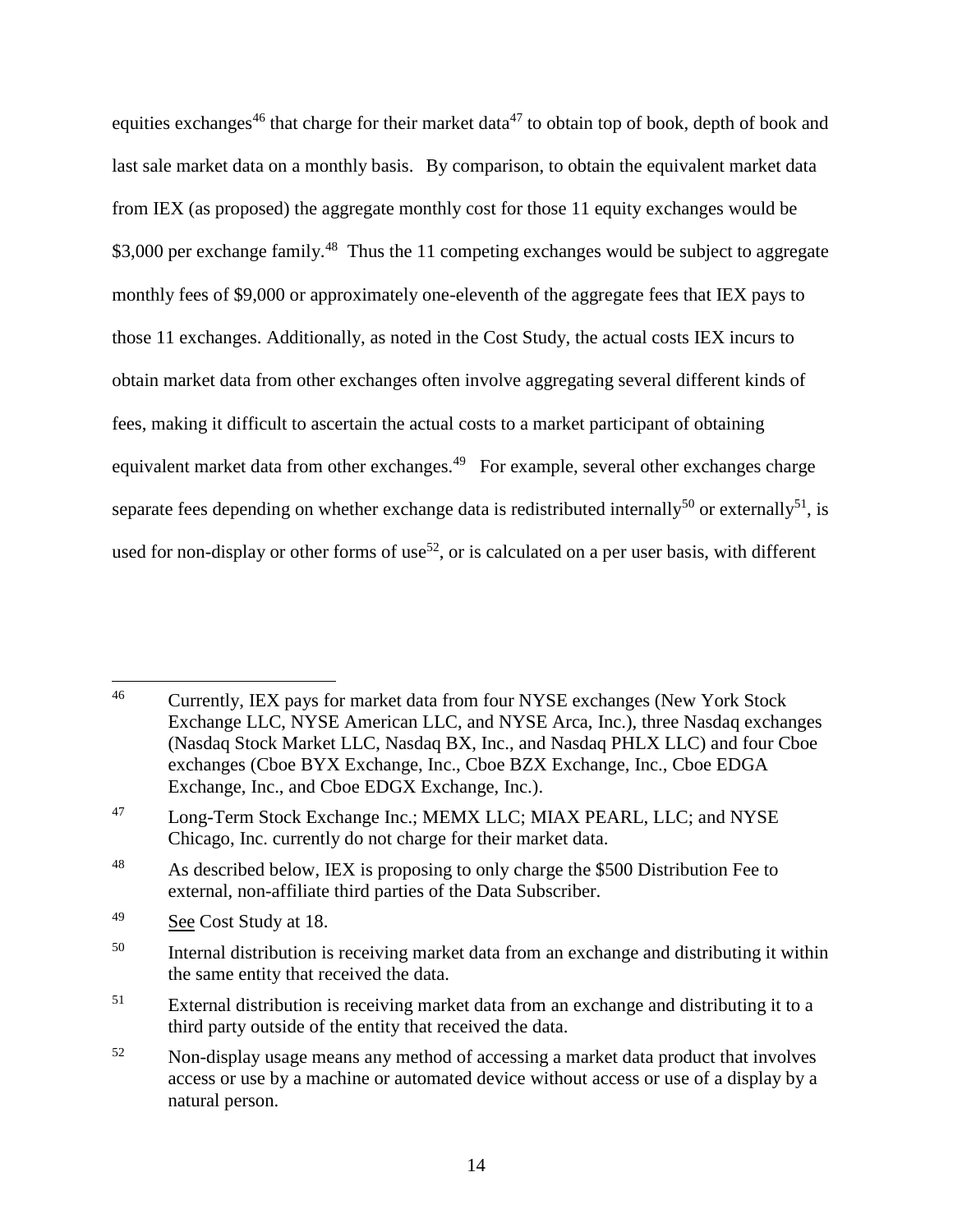fees for non-professional<sup>53</sup> and professional<sup>54</sup> users of the data feeds.<sup>55</sup> By contrast, IEX's fee proposal is much simpler – charging a flat fee for any entity to access one or both of the IEX Data feeds (\$500 month for TOPS/\$2,500 for DEEP), and a flat fee of \$500 for any entity that wishes to redistribute TOPS, DEEP, or both TOPS and DEEP in real time (regardless of the number of recipients that the entity redistributes to). This simple fee structure means the cost burden for subscribing to receive IEX Data would be relatively flat regardless of the size of the Data Subscriber's firm. At the same time, IEX believes that the fees are set at a level that will not represent a significant cost to any Data Subscriber. For example, because IEX will not be charging any variable per user fees, Data Subscribers will not need to expend resources on monthly reporting of market data usage that can be required when subscribing to other exchange data feeds with pricing that differs based on the various factors noted above. Furthermore, because IEX will not be charging different usage fees (such as for "display" vs. "non-display" usage) or charging based on "controlled" and "uncontrolled" products, the Data Subscribers will not need to expend resources on managing different methods of receiving and distributing IEX Data or different types of application usage. Furthermore, IEX understands that the above administrative concerns can result in contentious audits or even litigation between data subscribers and providers of proprietary market data, all of which can result in substantial costs to the subscribers of other exchanges' market data feeds.

IEX acknowledges that there are trade-offs between the benefits of a relatively simple fee structure and a fee structure that is more graduated based on the extent and variety of uses of IEX

<sup>53</sup> Non-professional users are natural persons who use data for personal, not commercial, purposes, and are not a registered financial services professional.

<sup>54</sup> Anyone who is not a non-professional user is considered a professional user.

<sup>55</sup> See supra note [45.](#page-12-0)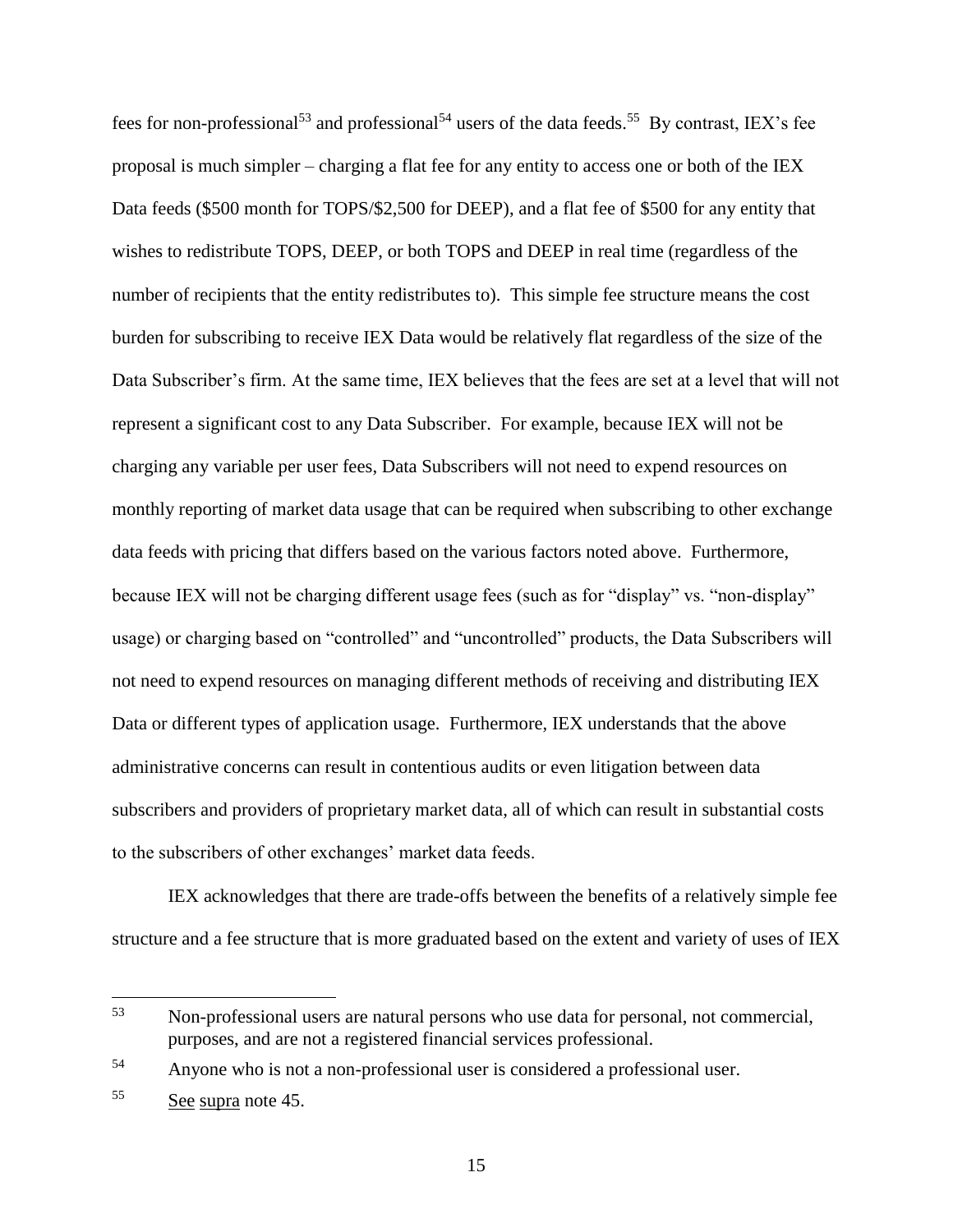Data. IEX believes it has struck an appropriate balance of these interests by creating a fee model that is simple, easy to understand and administer, and set at a level that is affordable for all firms that need real-time data, while imposing no charge on recipients of Delayed IEX Data that do not need real-time data.

IEX proposes to allow Data Subscribers to provide Delayed IEX Data free of charge in order to minimize barriers to access IEX Data. IEX's business model seeks to generate revenue from trading rather than from data and connectivity fees, so an essential part of the proposed fee structure is to enable all market participants to be able to obtain IEX Data while it is still timely and useful to most of them without incurring any IEX fees.

As noted above, this fee proposal would result in IEX receiving at most an amount equal to approximately 95% over its estimated costs of providing market data, only if all current Data Subscribers and their customers (i.e., recipients of redistributed IEX Data from a Data Subscriber) elect to make no changes to their current subscriptions and continue to receive IEX market data in real time.<sup>56</sup> However, IEX expects to recoup far less than that amount because market participants that do not need real-time data will have the option to receive Delayed IEX Data (at a minimal delay of only 15 milliseconds) in lieu of real-time data, without paying a fee to IEX. For example, and as described more fully below, IEX believes that Data Subscribers that are not engaged in high speed, low latency trading may not choose to pay for real-time IEX Data. As noted above, this aspect of the proposal allows Data Subscribers to provide Delayed IEX

<sup>&</sup>lt;sup>56</sup> IEX notes that the proposed fee filing introduces a new subscription model, and IEX will notify all current Data Subscribers that before January 3, 2022, they will need to enter into a new Data Subscriber Agreement with IEX if they wish to continue receiving IEX Data in real time (either directly from IEX or via a third party). Furthermore, anyone who elects to receive Delayed IEX Data from a third party would no longer need to enter into a Data Subscriber Agreement with IEX, as required under IEX's current market data policies.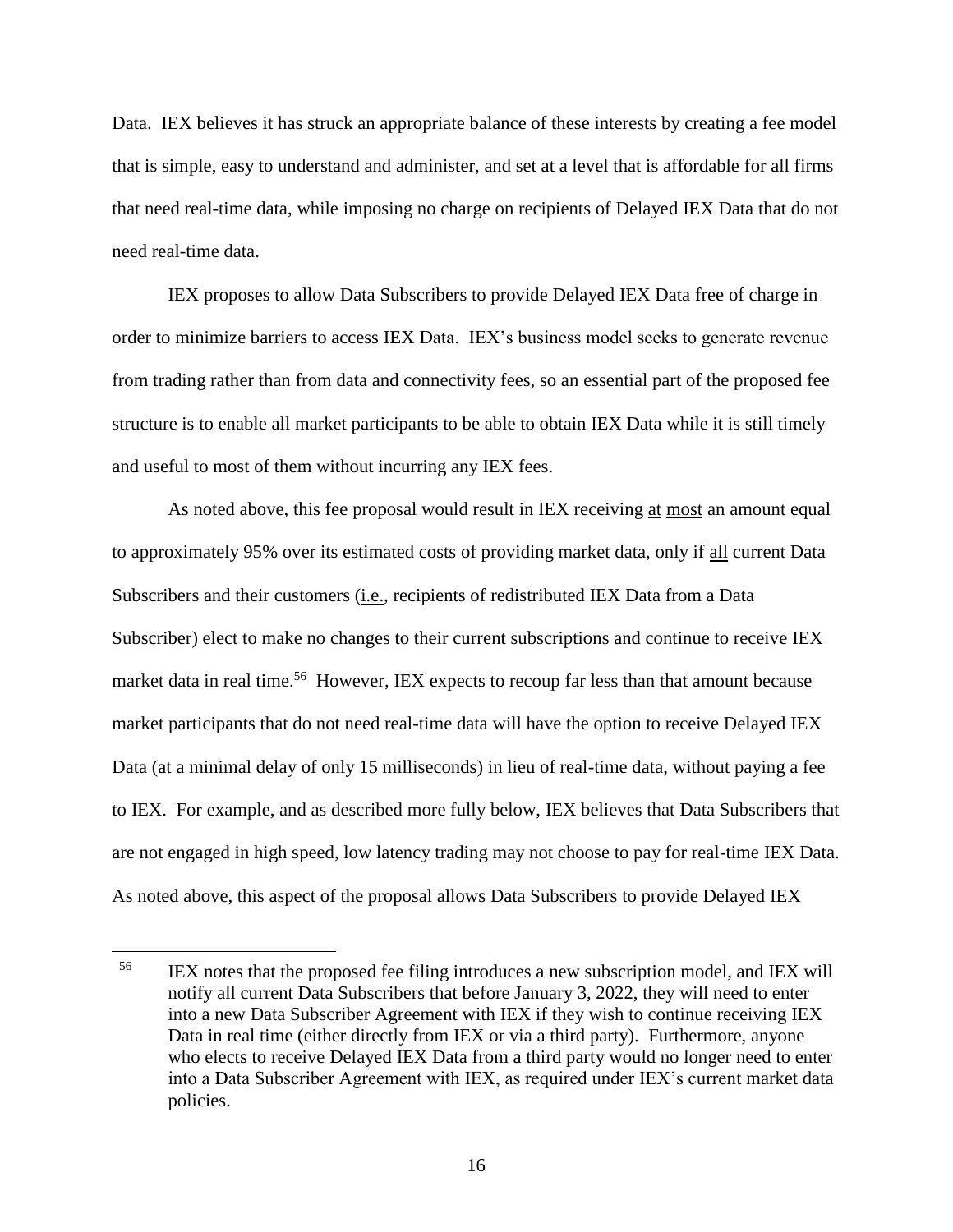Data to market participants who do not require (or quite possibly even have the necessary technology tools to use) near instantaneous access to IEX Data.<sup>57</sup> These Delayed IEX Data Recipient that elect to receive Delayed IEX Data from a Data Subscriber of IEX Data will not incur any IEX fees.<sup>58</sup> Conversely, a market participant that values near instantaneous market data (e.g., algorithmic traders or other equities venues that use proprietary market data feeds to calculate the NBBO for each security) will have the option of paying \$3,000 per month to receive TOPS and DEEP. IEX also notes that any consumers can continue to obtain all the data in TOPS and DEEP free of charge on a  $T+1$  basis from IEX's "HIST"<sup>59</sup> data product.<sup>60</sup>

IEX currently has 70 Data Subscribers who it believes are individuals<sup>61</sup> and expects that most, if not all, of the individual Data Subscribers will terminate their subscriptions for IEX Data and, if they choose to continue to receive IEX Data, can opt to receive Delayed IEX Data from a third-party vendor or through HIST. The remaining, non-individual, Data Subscribers are made up of approximately one-third IEX Members, one-third professional market participants that are not IEX Members (e.g., hedge funds and broker-dealers), and one-third data vendors. Based on IEX's general understanding of many of its current Data Subscribers' business models, IEX projects at least half of the data vendors will retain all of their existing subscriptions for IEX

<sup>57</sup> As noted above, IEX will only provide real-time IEX Data and will not itself delay the dissemination of IEX Data to Data Subscribers.

<sup>&</sup>lt;sup>58</sup> The Delayed IEX Data Recipient may be subject to any fees charged by the redistributor of the Delayed IEX Data, based upon the contractual arrangement between the Delayed IEX Data Recipient and the provider of Delayed IEX Data. Such fees would not be paid to the Exchange.

<sup>59</sup> See IEX Rule 11.330(a)(5).

 $^{60}$  HIST data is available for download at https://iextrading.com/trading/market-data/#histdownload.

 $61$  IEX's belief in this regard is based on an assessment that the Data Subscriber has a natural person name (i.e., fist name – last name), rather than an entity name.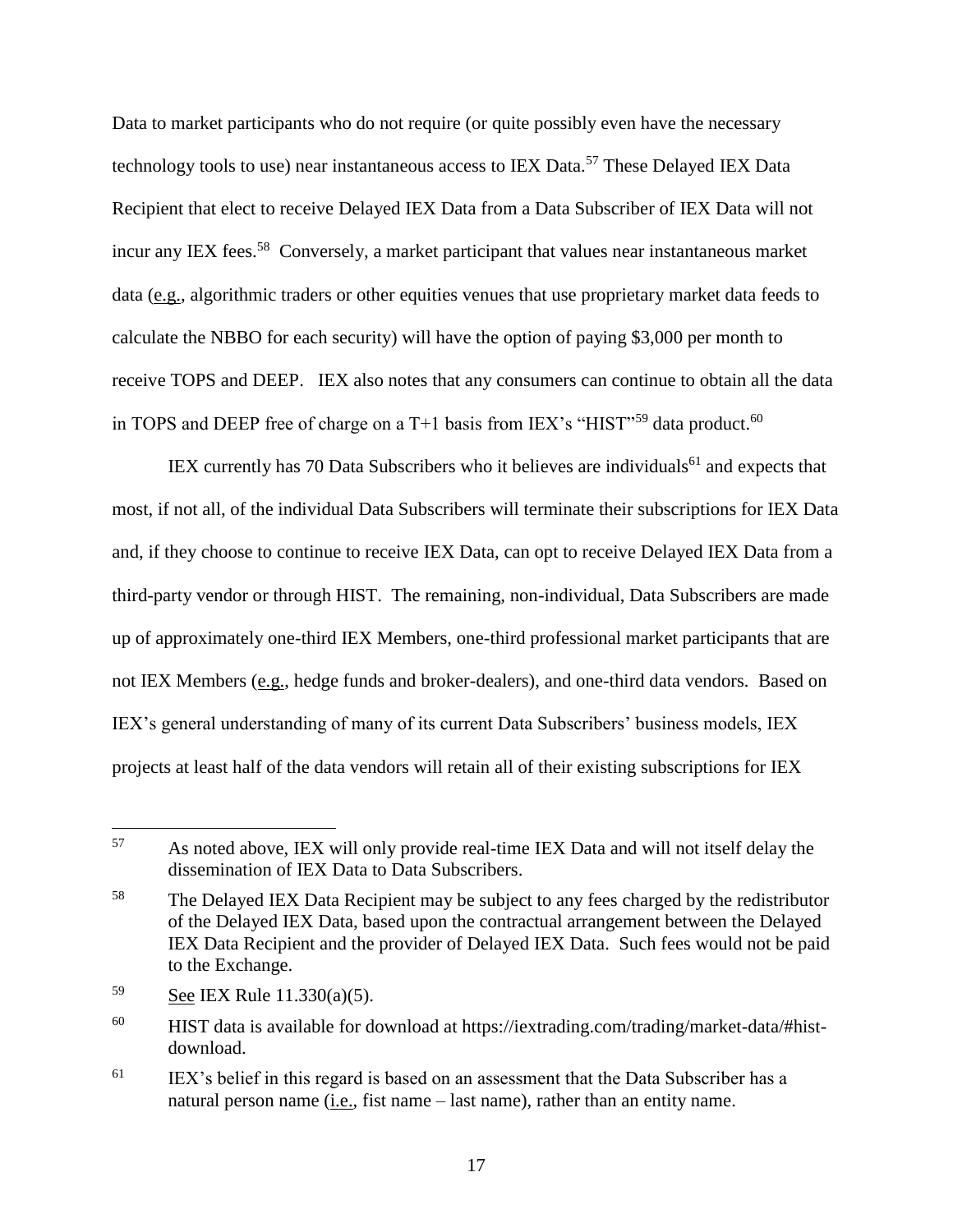Data while the others may cancel their real-time data subscriptions,<sup>62</sup> and also anticipates that several Members and non-Members will cancel their real-time data subscriptions for either TOPS, DEEP, or both. Based on this analysis, IEX set its proposed fees at a range that it anticipates will, in the most likely scenario, result in revenue of approximately 25% above cost. IEX's analysis and projections are based on the expertise and industry knowledge of relevant IEX personnel with respect to the broker-dealer community as well as market participants' sensitivity to market data costs. Having never charged for market data, IEX has no experience pricing market data. Furthermore, no equities exchange provides free redistribution of near realtime market data (that is delayed at least 15 milliseconds). Acknowledging the number of variables that could impact how much IEX recovers of its costs of providing IEX Data, the Exchange determined that a target return of 25% over costs is a reasonable goal for its market data fee model. If our projections are incorrect, revenues could range from "break even" (or even below aggregate costs) to an aggregate markup of <u>at most approximately 95%.<sup>63</sup></u> However, the actual revenue will be determined by decisions made by each Data Subscriber based on the meaningful choices IEX proposes to offer for the receipt of market data.

IEX notes that other equities exchanges also offer delayed market data free of charge, but they define "delayed data" as data that is disseminated at least fifteen minutes after the same data

 $62$ IEX notes that not all Data Subscribers classified as vendors by IEX are established professional market data vendors. Some appear to redistribute IEX market data on a less sophisticated basis (e.g., startups redistributing data to a small number of customers).

<sup>63</sup> As discussed above, IEX believes it is unrealistic and unlikely that all current Data Subscribers will maintain their current subscriptions (including the 70 individual current Data Subscribers, all of whom IEX estimates will not maintain their current subscriptions), and therefore does not expect the markup over its costs of providing IEX Data to be anywhere near 95%.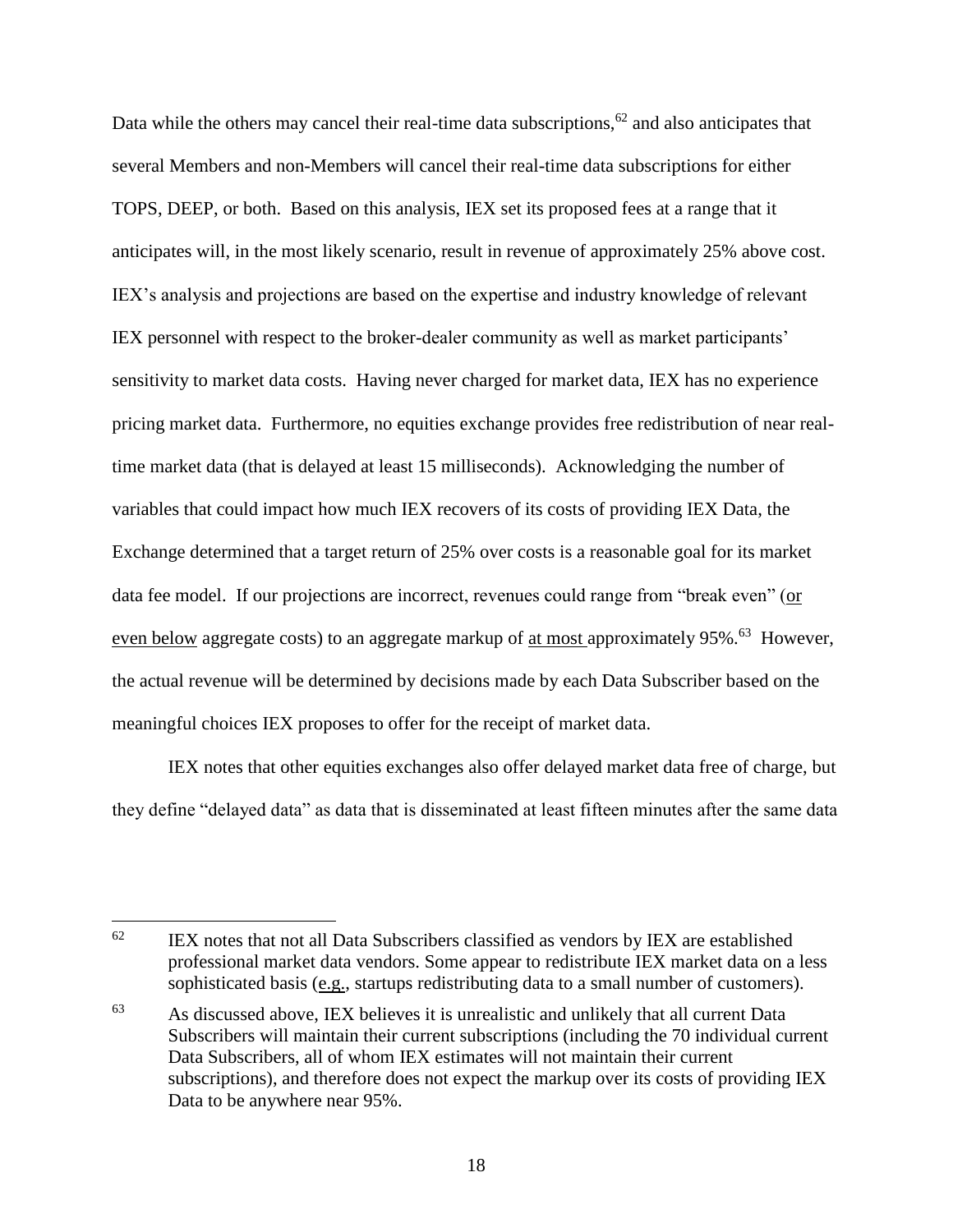is disseminated in real time.<sup>64</sup> These delayed data feeds are often used by brokerage firms<sup>65</sup> or online distributors of market data<sup>66</sup> to provide stock quote information free of charge, even if it is 15 minutes old.

In determining the appropriate delay interval, IEX sought to strike a balance between offering IEX Data at a reasonable and transparent price to market participants who require realtime data, while also offering market participants a commercially viable option for the receipt of free IEX Data within a time period in which the data will remain useful to market participants who do not require near instantaneous real-time market data for trading purposes. Knowing there is no "exact science" to the determination of how long to delay data before allowing it to be retransmitted free of charge, IEX sought informal feedback from Members and other Data Subscribers. Based upon that informal feedback, IEX believes that most, if not all, nonelectronic trading desks would be able to continue to use IEX Data if it was received subject to at least a fifteen-millisecond delay. Also based on that informal feedback, IEX believes that there will be some current Data Subscribers  $-\underline{e.g.}$ , algorithmic traders, data vendors, and any

<sup>64</sup> See, e.g., NYSE Comprehensive Market Data Policies, Section 7 (Delayed Data Policy), available at [https://www.nyse.com/publicdocs/data/Policy-](https://www.nyse.com/publicdocs/data/Policy-ComprehensivPackage_PDP.pdf)[ComprehensivPackage\\_PDP.pdf;](https://www.nyse.com/publicdocs/data/Policy-ComprehensivPackage_PDP.pdf) Cboe Global Markets North American Data Policies, Section 5 (Delayed Data), available at [https://cdn.batstrading.com/resources/membership/Market\\_Data\\_Policies.pdf;](https://cdn.batstrading.com/resources/membership/Market_Data_Policies.pdf) Nasdaq Delayed Data Policy, available at [http://www.nasdaqtrader.com/content/administrationsupport/policy/delayeddatapolicy.pd](http://www.nasdaqtrader.com/content/administrationsupport/policy/delayeddatapolicy.pdf) [f.](http://www.nasdaqtrader.com/content/administrationsupport/policy/delayeddatapolicy.pdf)

 $\frac{65}{2}$  See, e.g., Interactive Brokers Delayed and Streaming Market Data, available at [https://www.interactivebrokers.com/en/software/webtrader/webtrader/marketdata/delayed](https://www.interactivebrokers.com/en/software/webtrader/webtrader/marketdata/delayedandstreamingmarketdata.htm) [andstreamingmarketdata.htm](https://www.interactivebrokers.com/en/software/webtrader/webtrader/marketdata/delayedandstreamingmarketdata.htm) ("Delayed market data is available for instruments for which you do not currently hold market data subscriptions.").

<sup>66</sup> See, e.g., MarketWatch Market Data Terms of Use, available at <https://www.marketwatch.com/site/investing-terms-of-use> ("comprehensive quotes and volume reflect trading in all markets and are delayed at least 15 minutes.").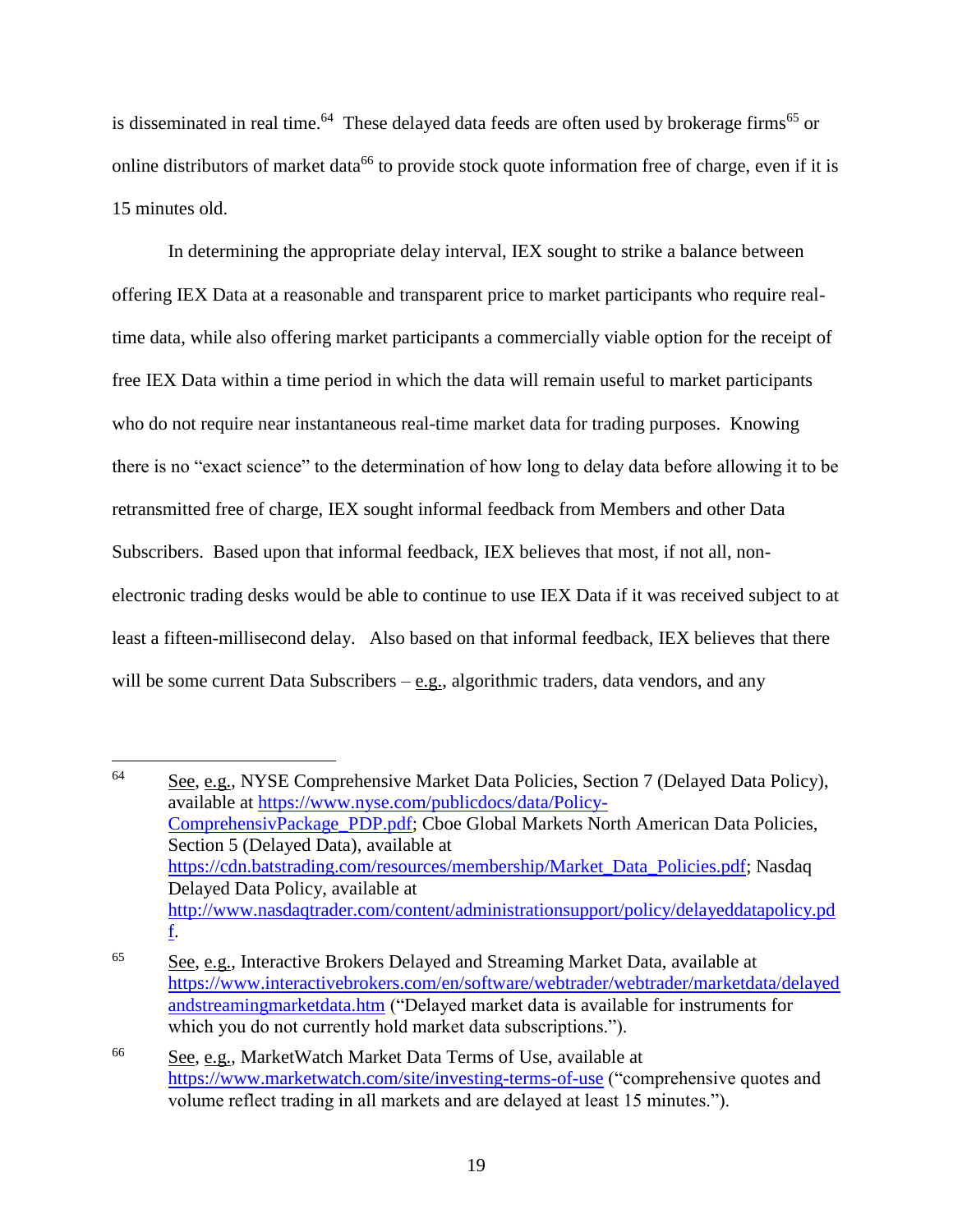electronic trading platform that we believe typically use real-time data to calculate the NBBO – that will continue to pay for real-time IEX Data.

The proposed fees will not apply differently based upon the size or type of the market participant, but rather based upon the speed with which the Data Subscriber wishes to obtain IEX Data, based upon factors deemed relevant by each Data Subscriber, such as the cost to access and process IEX Data as well as business models.

Finally, IEX notes that this simple, transparent market data fee proposal will simplify IEX audits for compliance with applicable market data policies. Any Data Subscriber receiving real-time IEX Data will enter into a Data Subscriber Agreement with IEX, even if the Data Subscriber obtains their data through a third-party vendor. And any Delayed IEX Data Recipient does not need to enter into a Data Subscriber Agreement with IEX. Therefore, to assess compliance with applicable market data policies, IEX would simply audit whether any redistribution of IEX Data to any external, non-affiliate third party Data Subscribers is occurring, and if so, whether such redistribution is in real time or subject to at least a fifteen-millisecond delay.

In order to effectuate the proposed fee changes, IEX is proposing to make the following changes to the definitions in the "Market Data Fees" part of its Fee Schedule:

- Remove the definitions for "Internal Distribution Fee" and "External Distribution Fee" because IEX is not proposing to charge different fees for internal or external distribution and introduce the term "Distribution Fee" which IEX proposes to define as "the fee charged to any Data Subscriber that receives IEX market data directly from the Exchange or indirectly through another Data Subscriber and then redistributes that data to an external, non-affiliate third party."
- Define the term "Real-Time" as "IEX market data that is accessed, used, or distributed less than fifteen (15) milliseconds after it was made available by the Exchange. IEX provides only Real-Time IEX market data to Data Subscribers. A Data Subscriber may redistribute Real-Time IEX market data that it receives from the Exchange on a Real-Time basis to a natural person or entity.\*\*"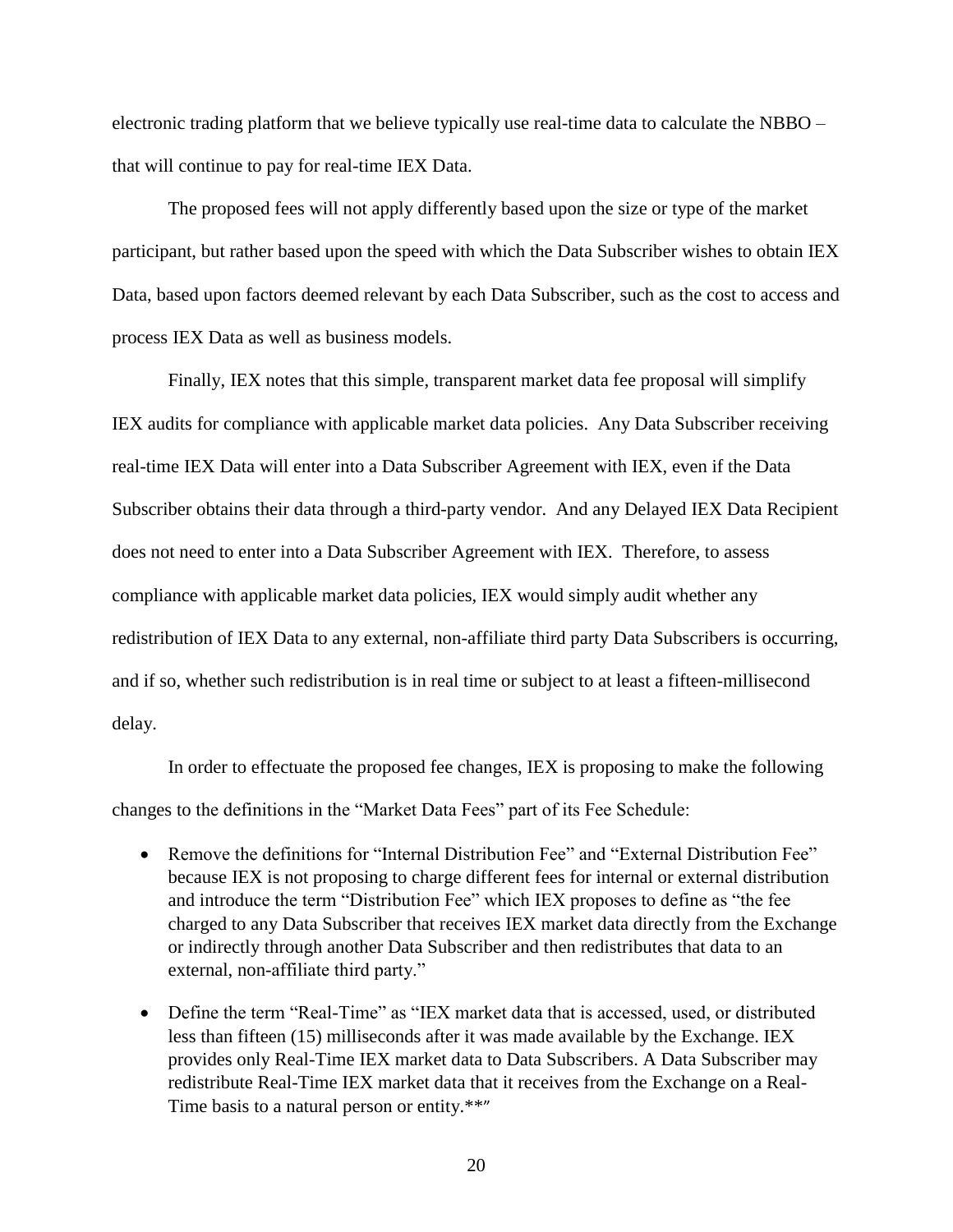- Define the term "Delayed" as "IEX market data that is accessed, used, or distributed at least fifteen (15) milliseconds after it was made available by the Exchange. A Data Subscriber may redistribute Real-Time IEX market data that it receives from the Exchange on a Delayed basis to a natural person or entity. In addition, a recipient of Delayed IEX market data may further redistribute such Delayed IEX market data to a natural person or entity.\*\*"
- Define the term "Data Subscriber" as "any natural person or entity that receives Real-Time IEX market data either directly from the Exchange or from another Data Subscriber. A Data Subscriber must enter into a Data Subscriber Agreement with IEX in order to receive Real-Time IEX market data."
- Remove the definition of "Usage Fee" because IEX is not proposing to charge any usage fees for its market data.
- Add the following words before the "Service/Fee" table: "The following fees are assessed by IEX on market data recipients:"

IEX is also proposing to the make the following changes to the "Service/Fee" table in the

Market Data Fees section of the Fee Schedule:

- Delete the references to the Internal Distribution, External Distribution, and Usage Fees.
- Add the following entries to the table:

| <b>Service</b>               | <b>Fee</b>          |
|------------------------------|---------------------|
| DEEP Feed (Real-Time)        | $$2,500$ per month* |
| TOPS Feed (Real-Time)        | \$500 per month*    |
| Distribution Fee (Real-Time) | \$500 per month*    |
| DEEP Feed (Delayed)          | <b>FREE</b>         |
| <b>TOPS</b> Feed (Delayed)   | <b>FREE</b>         |
| Distribution Fee (Delayed)   | <b>FREE</b>         |

- Define the asterisk to say "These fees will be operative beginning January 3, 2022."
- Define the double asterisk to say "The fees set forth above include only fees charged by IEX. Receipt of Real-Time IEX market data from a Data Subscriber or Delayed IEX market data from a Data Subscriber or other person may be subject to fees agreed to between the Data Subscriber and recipient of such IEX market data."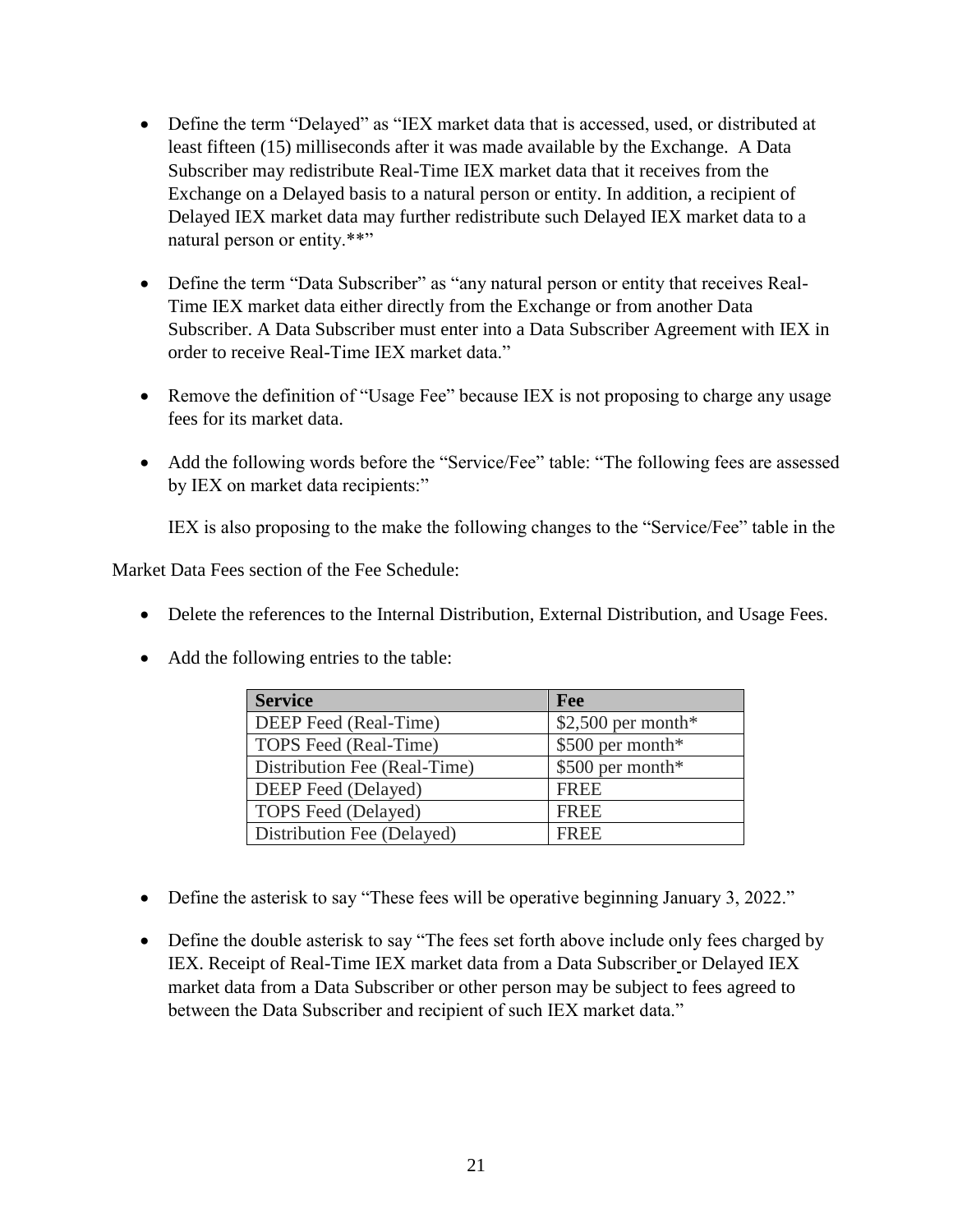As noted above, the proposed rule change is effective on filing and the fees proposed herein will become operative on January 3, 2022.<sup>67</sup> Delayed implementation will provide an opportunity for current Data Subscribers to modify the manner in which they receive IEX Data, if they choose to do so, allowing them to obtain IEX Data without incurring any charge from IEX if they receive it subject to at least a fifteen-millisecond delay<sup>68</sup>, before the first month in which IEX will charge for access to IEX Data.

### 2. Statutory Basis

IEX believes that the proposed rule change is consistent with the provisions of Section  $6(b)^{69}$  of the Act in general and furthers the objectives of Section  $6(b)(4)^{70}$  of the Act, in particular, in that it is designed to provide for the equitable allocation of reasonable dues, fees and other charges among its Members and other persons using its facilities. The Exchange also believes that the proposed fee change promotes just and equitable principles of trade and will not be unfairly discriminatory, consistent with the objectives of Section  $6(b)(5)^{71}$  of the Act.

### Reasonableness

With regard to reasonableness, the Exchange understands that the Commission has traditionally taken a market-based approach to examine whether the SRO making the fee proposal was subject to significant competitive forces in setting the terms of the proposal. IEX

<sup>67</sup> January 3, 2022 is the first trading day of the new year.

<sup>&</sup>lt;sup>68</sup> The Delayed IEX Data Recipient may be subject to any fees charged by the redistributor of the Delayed IEX Data, based upon the contractual arrangement between the Delayed IEX Data Recipient and the provider of Delayed IEX Data. Such fees would not be paid to the Exchange.

 $^{69}$  15 U.S.C. 78f(b).

 $70 \qquad 15 \text{ U.S.C. } 78f(b)(4).$ 

 $71$  15 U.S.C. 78f(b)(5).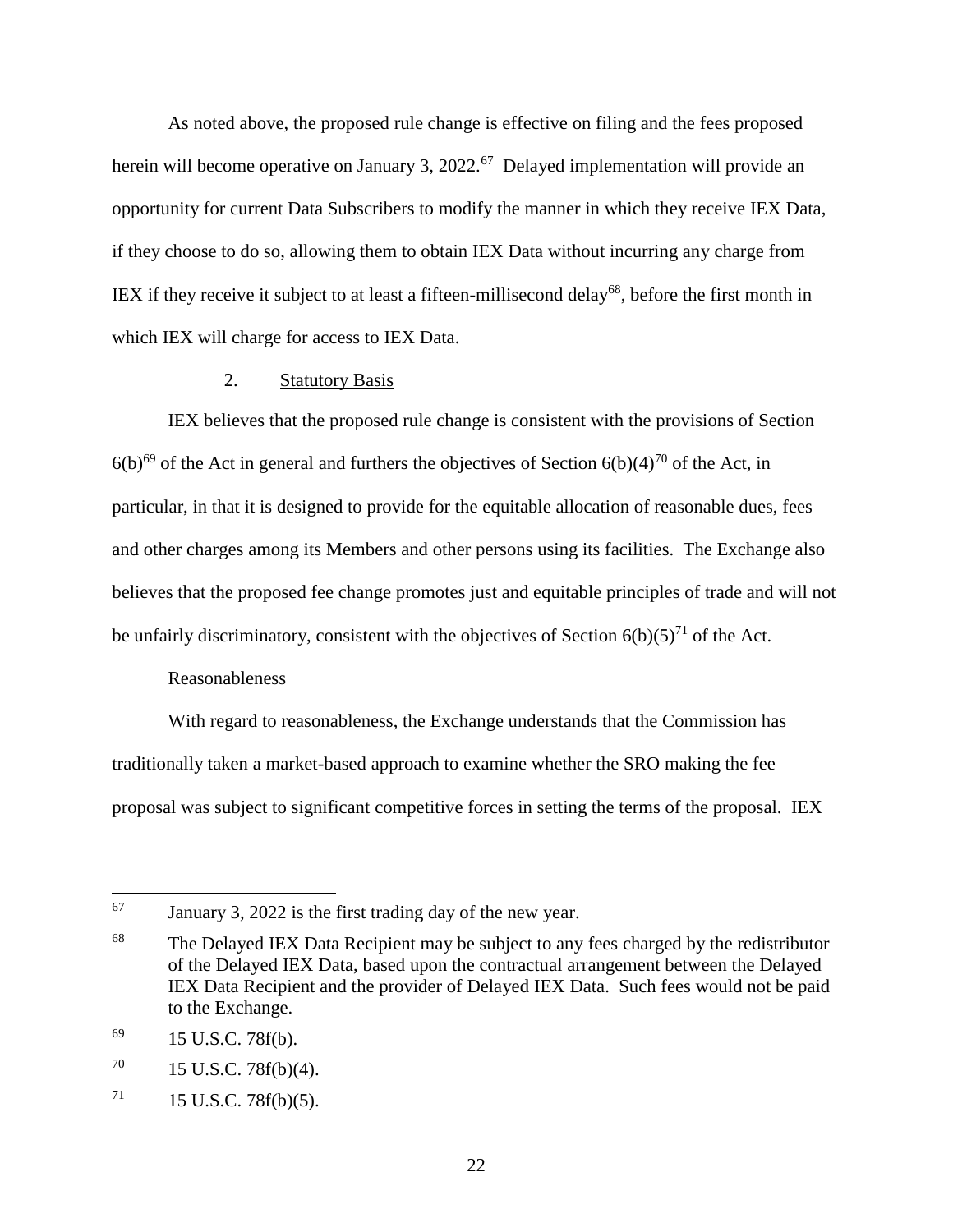understands that in general the analysis considers whether the SRO has demonstrated in its filing that (i) there are reasonable substitutes for the product or service; (ii) "platform" competition constrains the ability to set the fee; and/or (iii) revenue and cost analysis shows the fee would not result in the SRO taking supracompetitive profits. If the SRO demonstrates that the fee is subject to significant competitive forces, IEX understands that in general the analysis will next consider whether there is any substantial countervailing basis to suggest the fee's terms fail to meet one or more standards under the Exchange Act. IEX further understands that if the filing fails to demonstrate that the fee is constrained by competitive forces, the SRO must provide a substantial basis, other than competition, to show that it is consistent with the Exchange Act, which may include production of relevant revenue and cost data pertaining to the product or service.

As detailed in the Cost Study, IEX's experience as an exchange strongly supports its belief that the fees each equities exchange charges for its proprietary market data are not subject to competitive forces.<sup>72</sup> As noted in the Purpose section, each exchange has a monopoly over its own market data, particularly its depth of book data which is not available on the SIPs. IEX believes that this monopoly over proprietary market data, coupled with the need of many market participants for real-time data in order to compete in a market system in which trading outcomes can depend on time differences measured in millionths of a second, allows exchanges to set their fees for proprietary market data without competitive constraints. As also noted in the Cost Study, the extreme differences between IEX's aggregate cost to produce market data (as well as physical and logical connectivity products) and the prices charged by other exchanges for similar products and services clearly suggests that the pricing for market data is not constrained by

<sup>72</sup> See Cost Study at 34.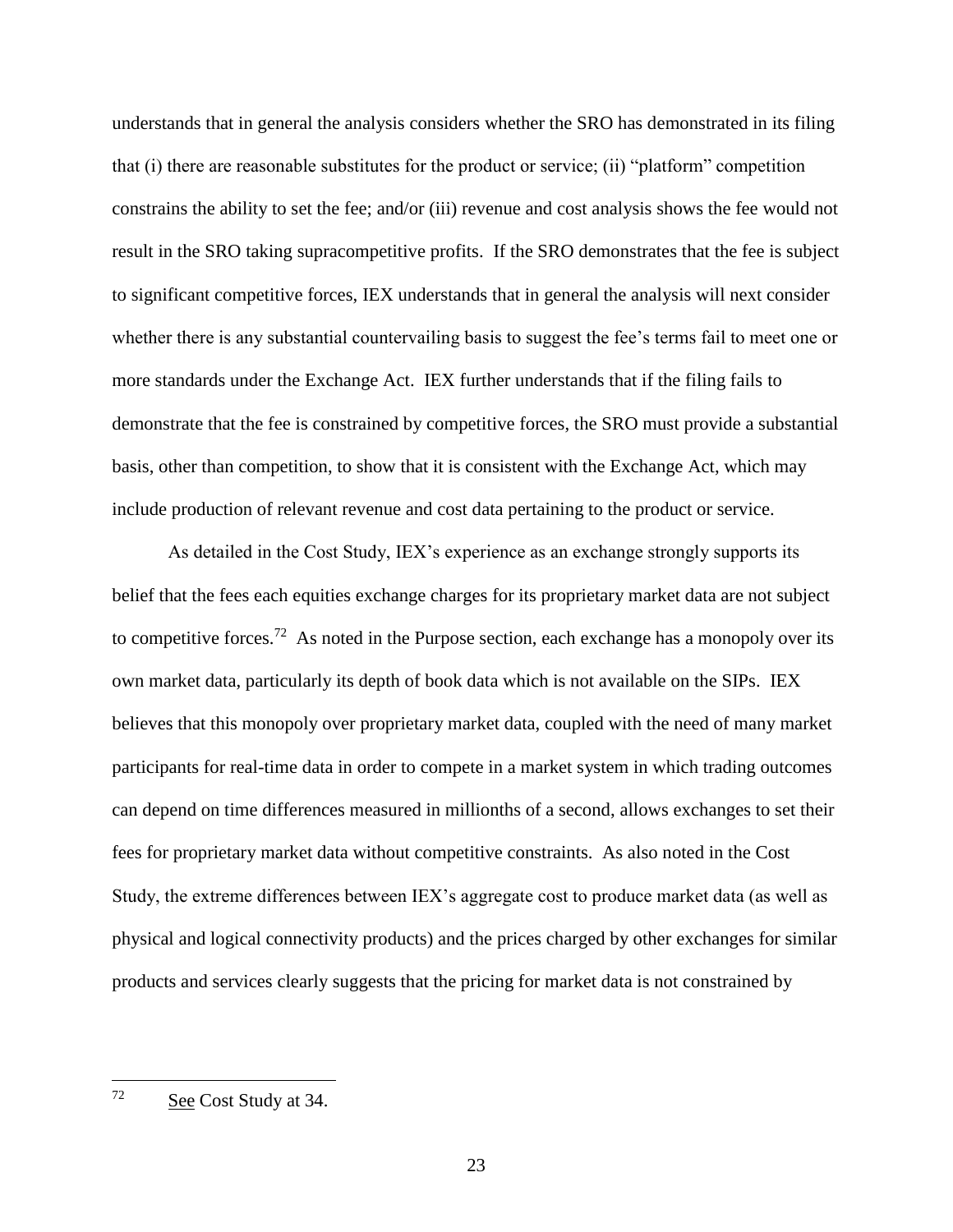competition.<sup>73</sup>

Further, IEX is not aware of and does not believe that there is any evidentiary support for the proposition that competition at the "platform level" constrains market data fees of the type proposed in this filing.

Because IEX believes that market data is not constrained by competition, IEX is not relying on an argument that the fees proposed in this filing are justified based on market competition. Instead, IEX believes the proposed fees are fair and reasonable as a form of cost recovery plus the possibility of a reasonable return for IEX's aggregate costs of offering IEX Data to its Data Subscribers.

As discussed in the Purpose section, IEX believes that charging \$500 per month for TOPS, \$2,500 per month for DEEP, and \$500 per month for real-time redistribution of TOPS, DEEP, or both, is reasonable because it is based both on the relative costs to IEX to generate TOPS and DEEP, as well as IEX's objective to make TOPS broadly available to a range of market participants including long-term investors. Specifically, DEEP contains more data than TOPS, and is more resource intensive to produce and maintain because it aggregates displayed liquidity at multiple price levels. Therefore, IEX believes that it is reasonable to charge a higher fee for DEEP than for TOPS. Similarly, as discussed in the Purpose section, IEX believes that charging \$500 per month to any real-time redistributors of IEX Data is reasonable both because of the administrative and other costs IEX incurs in supporting the redistribution of IEX Data and to prevent the possible circumvention of IEX's market data fees by any redistributors of IEX Data.

IEX also believes the proposed fees are reasonable because they are designed to generate

73

See Cost Study at 18-19, 24-25, and 31-32, respectively.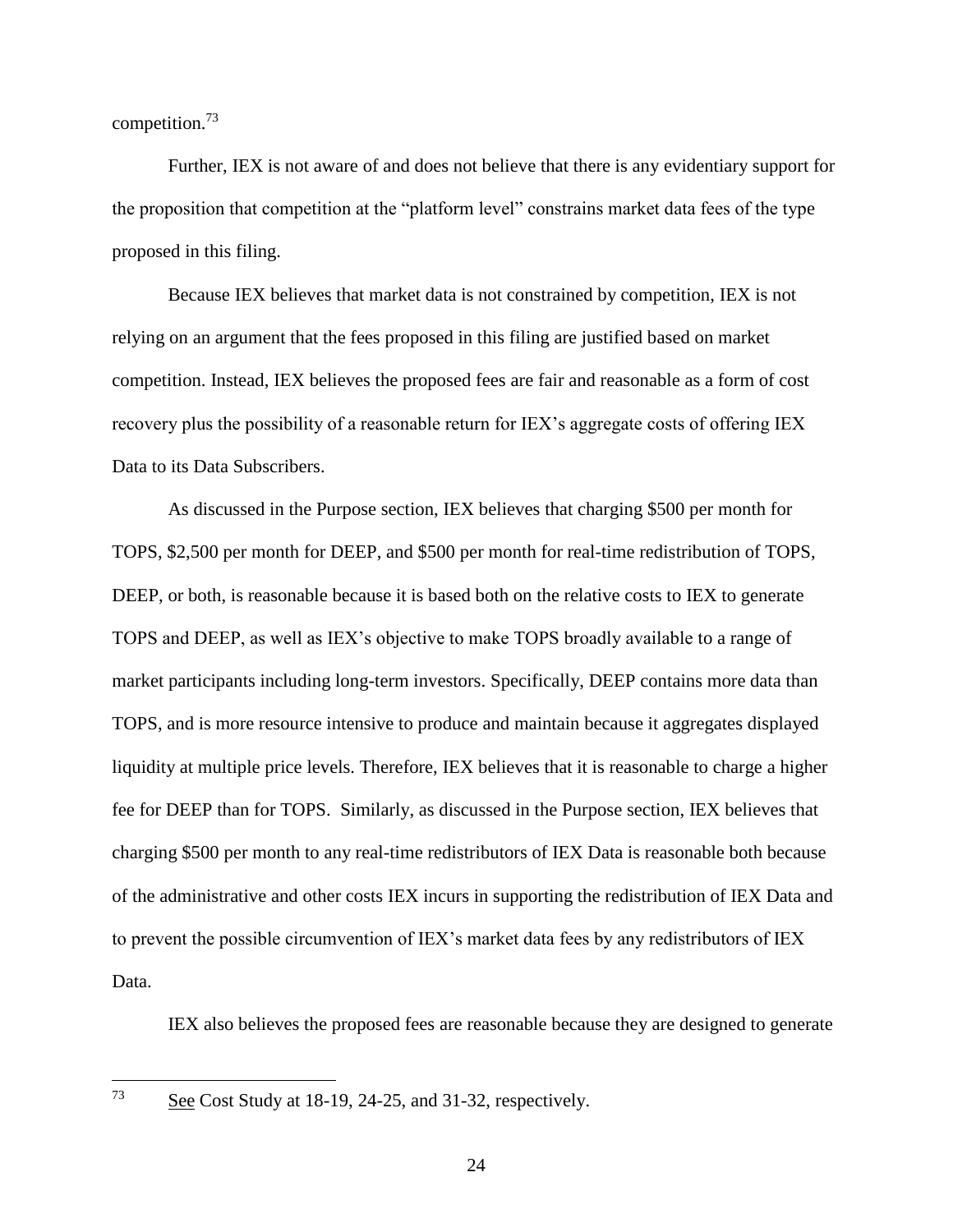annual revenue of approximately \$3.1 million (reflecting a 25% markup over costs). As described in the Purpose section, IEX expects many of its current Data Subscribers to terminate their subscriptions for real-time data, instead opting to pay IEX no fee and to receive Delayed IEX Data through a redistribution agreement with a Data Subscriber. Accordingly, IEX believes that this fee methodology is reasonable because it both allows IEX to recoup some or all of its expenses for providing market data (with any additional revenue representing no more than what IEX believes to be a reasonable rate of return), while continuing to allow market participants to access IEX Data free of charge if they can wait at least fifteen milliseconds to receive it.

Additionally, IEX believes the proposed fees are reasonable because IEX is only charging Data Subscribers who use IEX Data in real time, and as described in the Purpose section, these Data Subscribers are the very ones creating the demand for real-time data, thereby causing IEX to incur the costs described above to produce real-time market data feeds.

IEX also believes that the proposed fees are reasonable because they are significantly less than the fees charged by competing equities exchanges, notwithstanding that the competing exchanges may have different system architectures that may result in different cost structures for the provision of market data. As described above, the three large exchange families charge significantly more than IEX's proposed fees for real-time access to their proprietary market data. Significantly, they charge these fees without offering an option to receive delayed market data within a time frame that is usable for most trading purposes. The delayed data offered by other exchanges is also offered free of charge, but only fifteen minutes after it is first disseminated, which IEX believes generally makes the data stale for any subscribers using the data to make trading decisions.

Finally, as described in the Purpose section above, IEX believes that this fee proposal is

25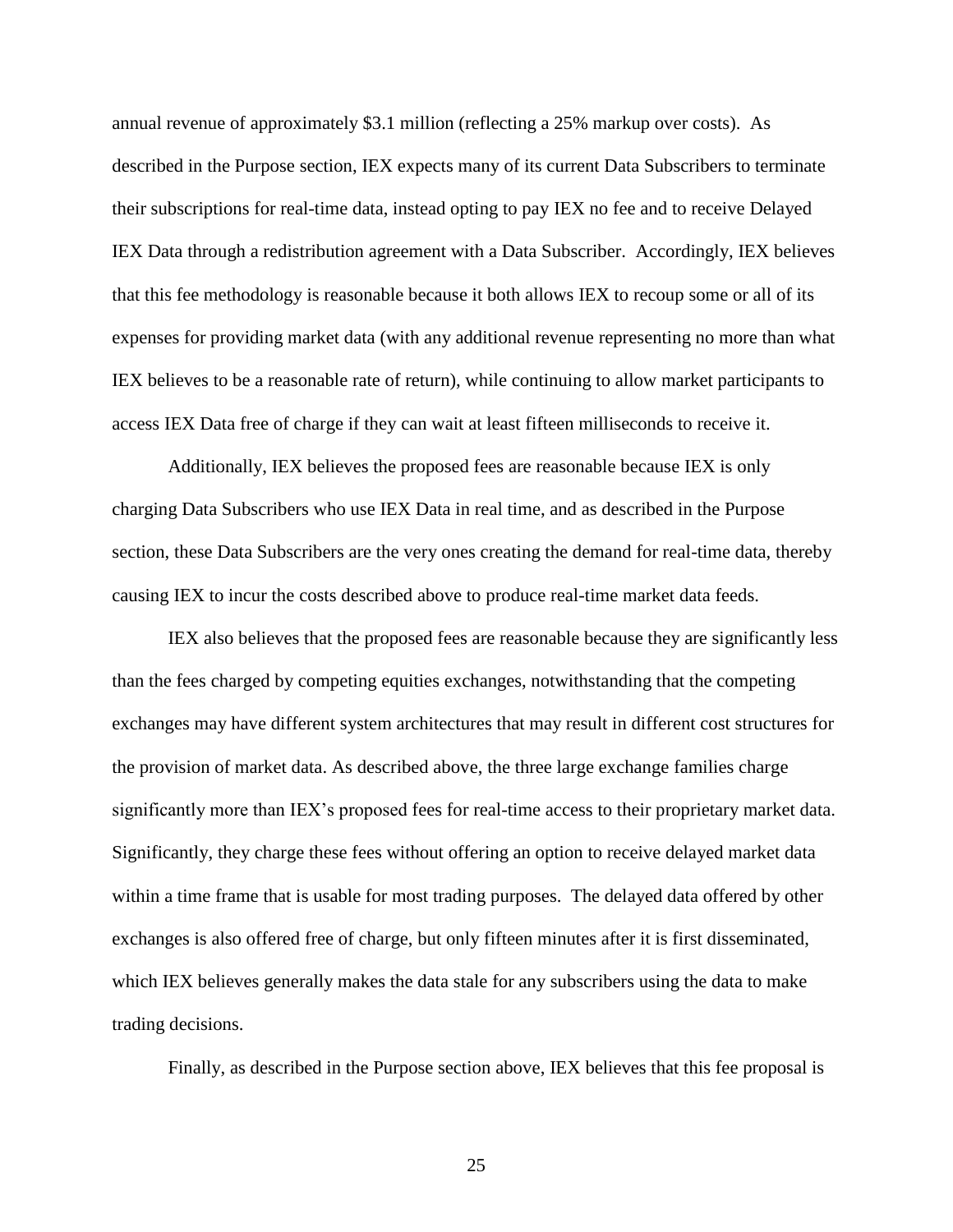reasonable because it will not impose onerous audit requirements on Data Subscribers, because there will be no need to substantiate the number of users of IEX Data or the manner in which it is being used, but rather only whether it is being redistributed in real time or subject to at least a fifteen-millisecond delay.

#### Equitable Allocation and Non-Discrimination

IEX believes that its proposed fees are reasonable, fair, and equitable, and not unfairly discriminatory because they are designed to align fees with services provided, will apply equally to all Data Subscribers that require real-time data, and will minimize barriers to entry by providing IEX Data for free after [sic] at least fifteen milliseconds, thereby allowing all but the most latency sensitive market participants access to IEX Data within a time frame that is usable for most trading purposes.

The Exchange believes that providing Delayed IEX Data without charging any fees and charging as much as \$3,500 per month to Data Subscribers who require real-time data and/or wish to redistribute the same data is fair and equitable, and not unfairly discriminatory because it will enable all market participants to access Delayed IEX Data without paying any fees to  $IEX^{74}$ and will charge only the users who require the fastest market data feeds available (which, as discussed in the Purpose section, drives much of the costs associated with creating and distributing IEX Data because it increases the resiliency, capacity and redundancy costs associated with IEX's proprietary market data feeds) for access to IEX Data. Additionally, as noted in the Purpose section, anyone can obtain TOPS and DEEP data free of charge on a T+1 basis through IEX's HIST data product. IEX believes this approach to market data fees will

<sup>74</sup> Although IEX will not charge any distribution fees to a redistributor of Delayed IEX Data, the distributor may still charge fees to any Delayed IEX Data Recipients.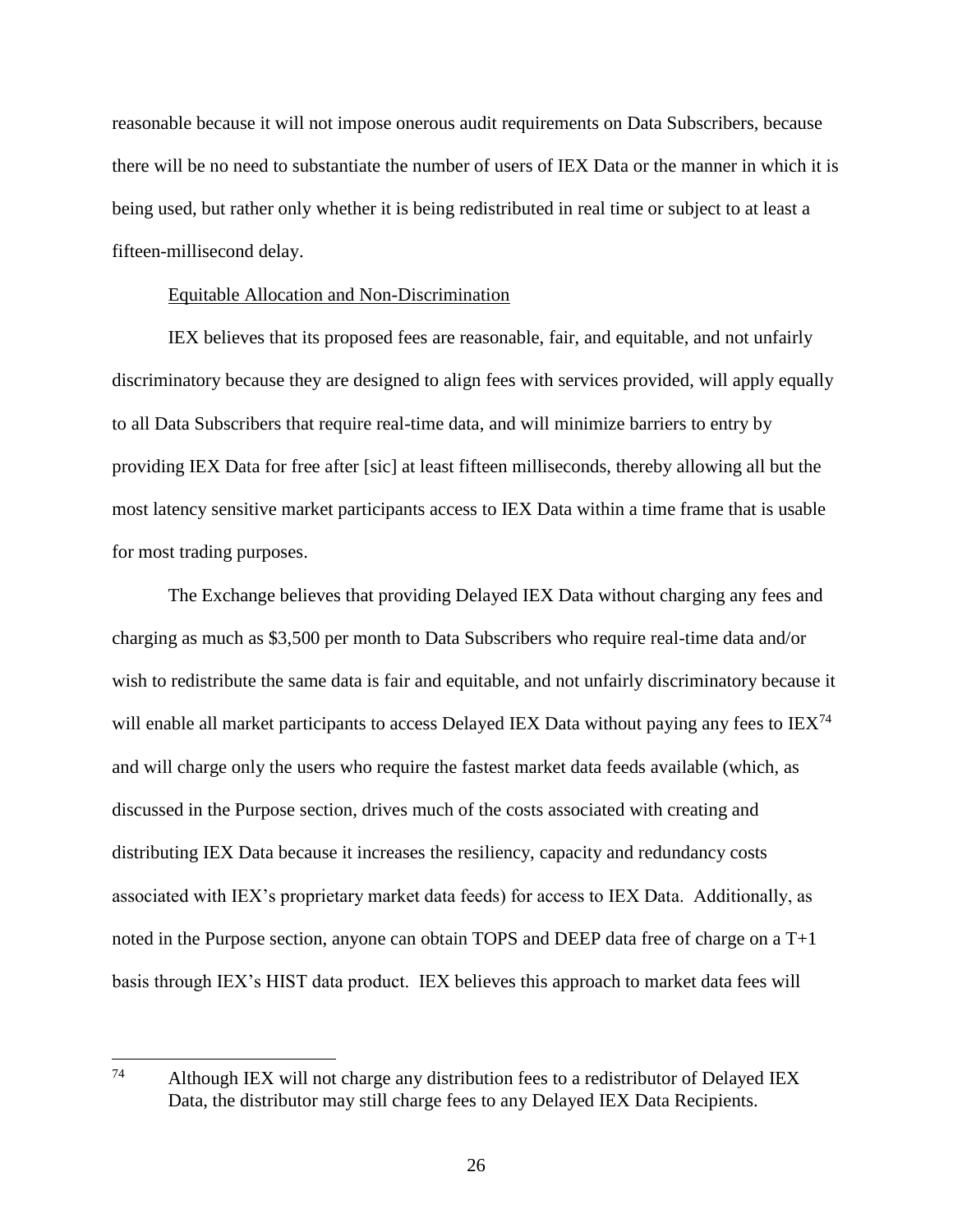equitably distribute the costs of IEX Data among market participants whose business models require the highest speed market data available.

Furthermore, IEX believes that charging \$500 per month for TOPS, \$2,500 per month for DEEP, and \$500 per month for real-time redistribution of TOPS, DEEP, or both, is fair and equitable because it is based both on the relative costs to IEX to generate TOPS and DEEP, as well as IEX's objective to make TOPS broadly available to a range of market participants including long-term investors. As described in the Purpose section, DEEP contains more data than TOPS, and is more resource intensive to produce and maintain because it aggregates displayed liquidity at multiple price levels. Therefore, IEX believes that it is fair and equitable to charge a higher fee for DEEP than for TOPS. Similarly, as discussed in the Purpose section, IEX believes that charging \$500 per month to any real-time redistributors of IEX Data is fair and equitable both because of the administrative and other costs IEX incurs in supporting the redistribution of IEX Data and to prevent the possible circumvention of IEX's market data fees by any redistributors of IEX Data.

The Exchange further believes that the proposed fees are reasonable, fair, and equitable, and non-discriminatory because they will apply to all Data Subscribers in the same manner based on the type of market data needed. All similarly situated market participants are subject to the same fees. The fees also do not depend on any distinctions between Members, customers, broker-dealers, or any other entity, because they are solely determined by the individual Data Subscriber's business needs. For example, as discussed in the Purpose section, if the Data Subscriber is a market data vendor that resells IEX Data, IEX believes that Data Subscriber is likely to continue to subscribe for real-time IEX Data and pay the distribution fee because it is commercially beneficial to that Data Subscriber. By contrast, a non-Member Data Subscriber is

27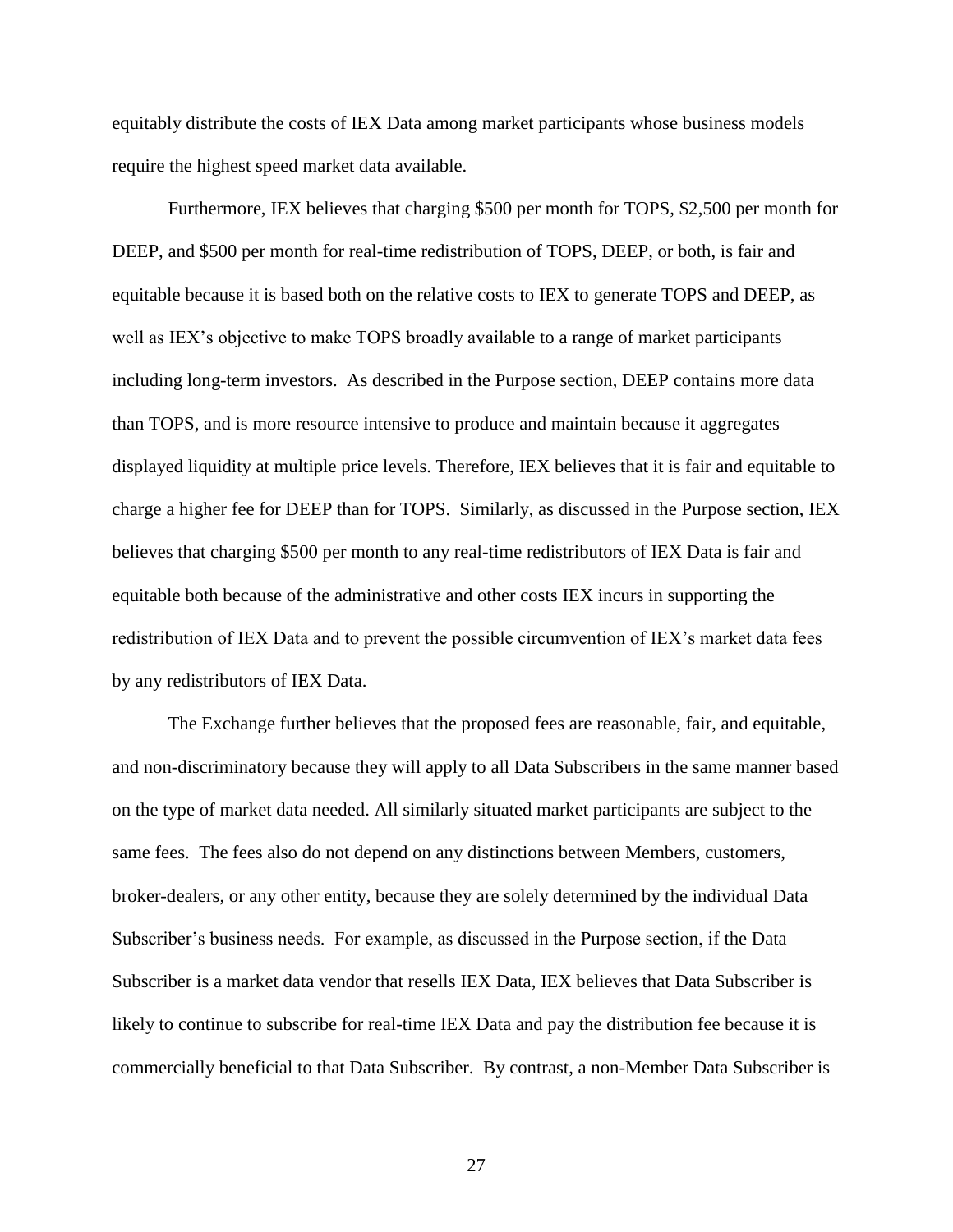far more likely to not require IEX Data in real time, and is therefore more likely to unsubscribe from one or both of IEX's real-time IEX Data and instead elect to receive Delayed IEX Data from a vendor or via HIST.

Finally, the Exchange believes that the proposed fee is consistent with Section 11A of the Exchange Act in that it is designed to facilitate the economically efficient execution of securities transactions, fair competition among brokers and dealers, exchange markets and markets other than exchange markets, and the practicability of brokers executing investors' orders in the best market. Specifically, the proposed low, cost-based fee, with the option of receiving free data from a third party on at least a fifteen-millisecond delay<sup>75</sup> or for absolutely no cost on a T+1 basis using HIST, will enable a broad range of market participants to continue to receive IEX Data, thereby facilitating the economically efficient execution of securities transactions on IEX, fair competition between and among such Members, and the practicability of Members that are brokers executing investors' orders on IEX when it is the best market.

For the foregoing reasons, the Exchange believes that the proposed fee is reasonable, equitably allocated, and not unfairly discriminatory.

#### B. Self-Regulatory Organization's Statement on Burden on Competition

IEX does not believe that the proposed rule change will result in any burden on intramarket or intermarket competition that is not necessary or appropriate in furtherance of the purposes of the Act.

The Exchange does not believe that the proposed rule change will impose any burden on intermarket competition that is not necessary or appropriate in furtherance of the purposes of the

<sup>75</sup> Distributors of Delayed IEX Data may charge a fee for the data, but that fee is not payable to IEX.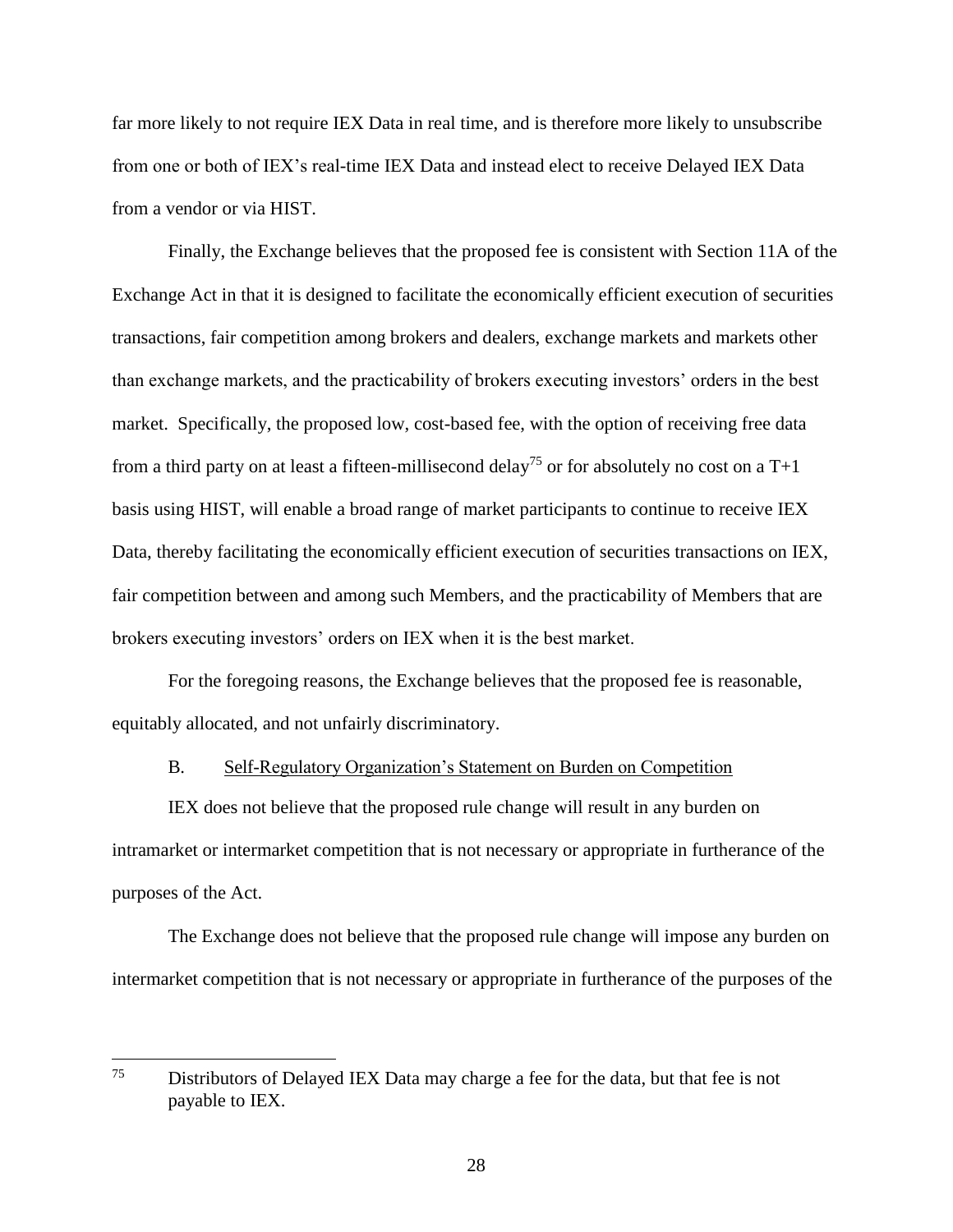Act. The proposed fees are a cost-based fee, that are designed to enable the Exchange to recoup its applicable costs with the possibility of a reasonable profit on its investment as described in the Purpose and Statutory Basis sections. Competing equities exchanges are free to adopt comparable fee structures subject to the SEC rule filing process.

The Exchange also does not believe that the proposed fees will impose any burden on intramarket competition that is not necessary or appropriate in furtherance of the purposes of the Act because all market participants are entitled to receive IEX Data free of charge after [sic] at least a fifteen-millisecond delay. Providing a commercially viable free data feed to Data Subscribers is designed to avoid creating barriers to entry for smaller Members, thereby promoting intramarket competition. In addition, even Members [sic] subject to relatively higher fees, because they are paying up to \$3,500 per month for IEX Data, will still be subject to a relatively low aggregate fee (and significantly less than the fees charged by competing exchanges, as described above) and IEX thus believes that the proposed fee will not operate as a barrier to entry for such Members [sic] or impose a significant business cost burden on such Members [sic] relative to their levels of business activity. Finally, as noted in the Purpose and Statutory Basis sections, IEX believes that not requiring any onerous audits for Data Subscribers will be of equal benefit to all Data Subscribers.

C. Self-Regulatory Organization's Statement on Comments on the Proposed Rule Change Received from Members, Participants, or Others

Written comments were neither solicited nor received.

III. Date of Effectiveness of the Proposed Rule Change and Timing for Commission Action The foregoing rule change has become effective pursuant to Section  $19(b)(3)(A)(ii)^{76}$  of

76 <sup>76</sup> 15 U.S.C. 78s(b)(3)(A)(ii).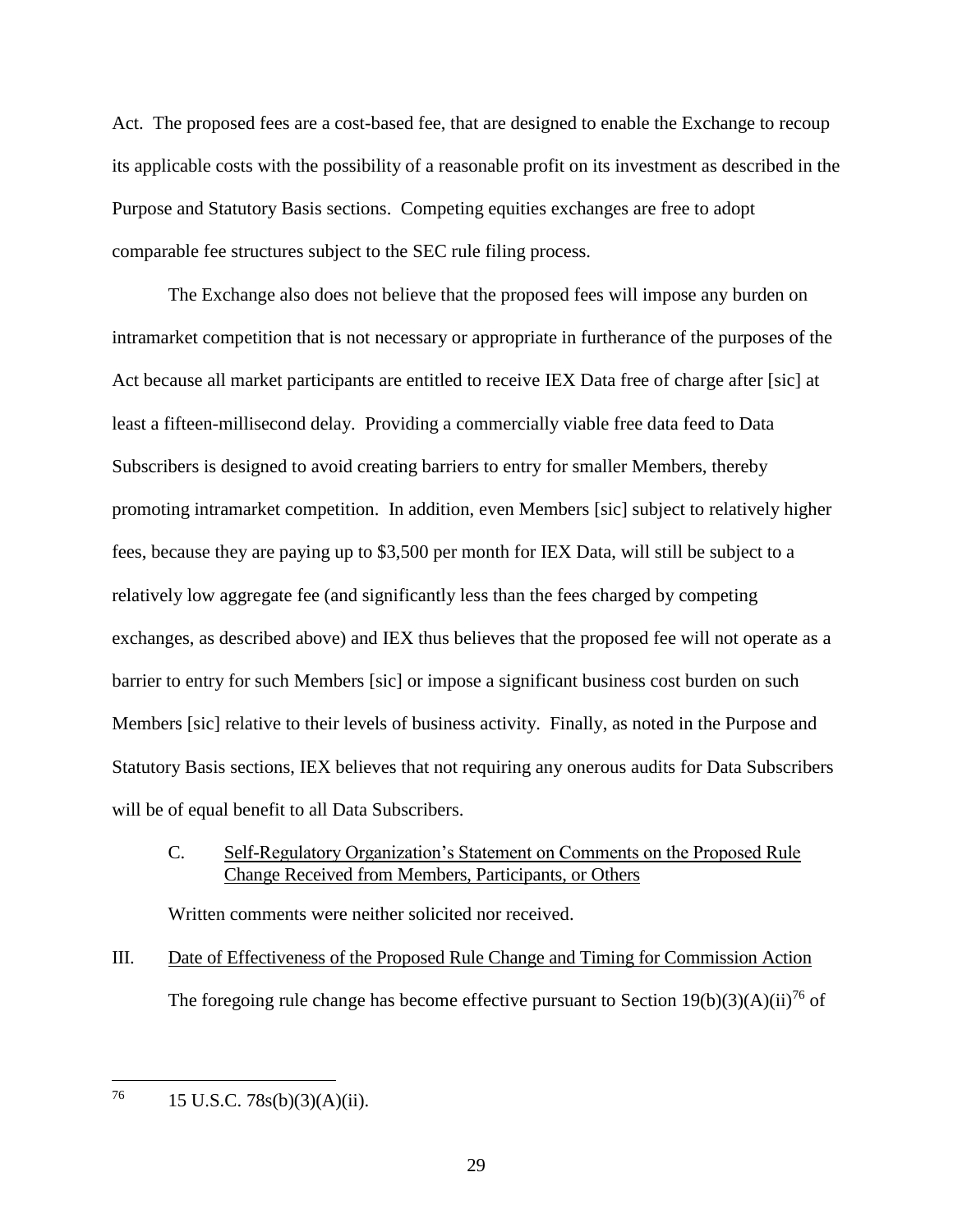the Act.

At any time within 60 days of the filing of the proposed rule change, the Commission summarily may temporarily suspend such rule change if it appears to the Commission that such action is necessary or appropriate in the public interest, for the protection of investors, or otherwise in furtherance of the purposes of the Act. If the Commission takes such action, the Commission shall institute proceedings under Section  $19(b)(2)(B)^{77}$  of the Act to determine whether the proposed rule change should be approved or disapproved

#### IV. Solicitation of Comments

Interested persons are invited to submit written data, views, and arguments concerning the foregoing, including whether the proposed rule change is consistent with the Act. Comments may be submitted by any of the following methods:

#### Electronic Comments:

- Use the Commission's Internet comment form [\(http://www.sec.gov/rules/sro.shtml\)](http://www.sec.gov/rules/sro.shtml); or
- Send an e-mail to [rule-comments@sec.gov.](mailto:rule-comments@sec.gov) Please include File No. SR-IEX-2021-14 on the subject line.

#### Paper Comments:

 Send paper comments in triplicate to Secretary, Securities and Exchange Commission, 100 F Street, NE, Washington, D.C. 20549-1090.

All submissions should refer to File No. SR-IEX-2021-14. This file number should be included on the subject line if e-mail is used. To help the Commission process and review your comments more efficiently, please use only one method. The Commission will post all comments on the Commission's Internet website [\(http://www.sec.gov/rules/sro.shtml\)](http://www.sec.gov/rules/sro.shtml). Copies of the submission,

77 15 U.S.C. 78s(b)(2)(B).